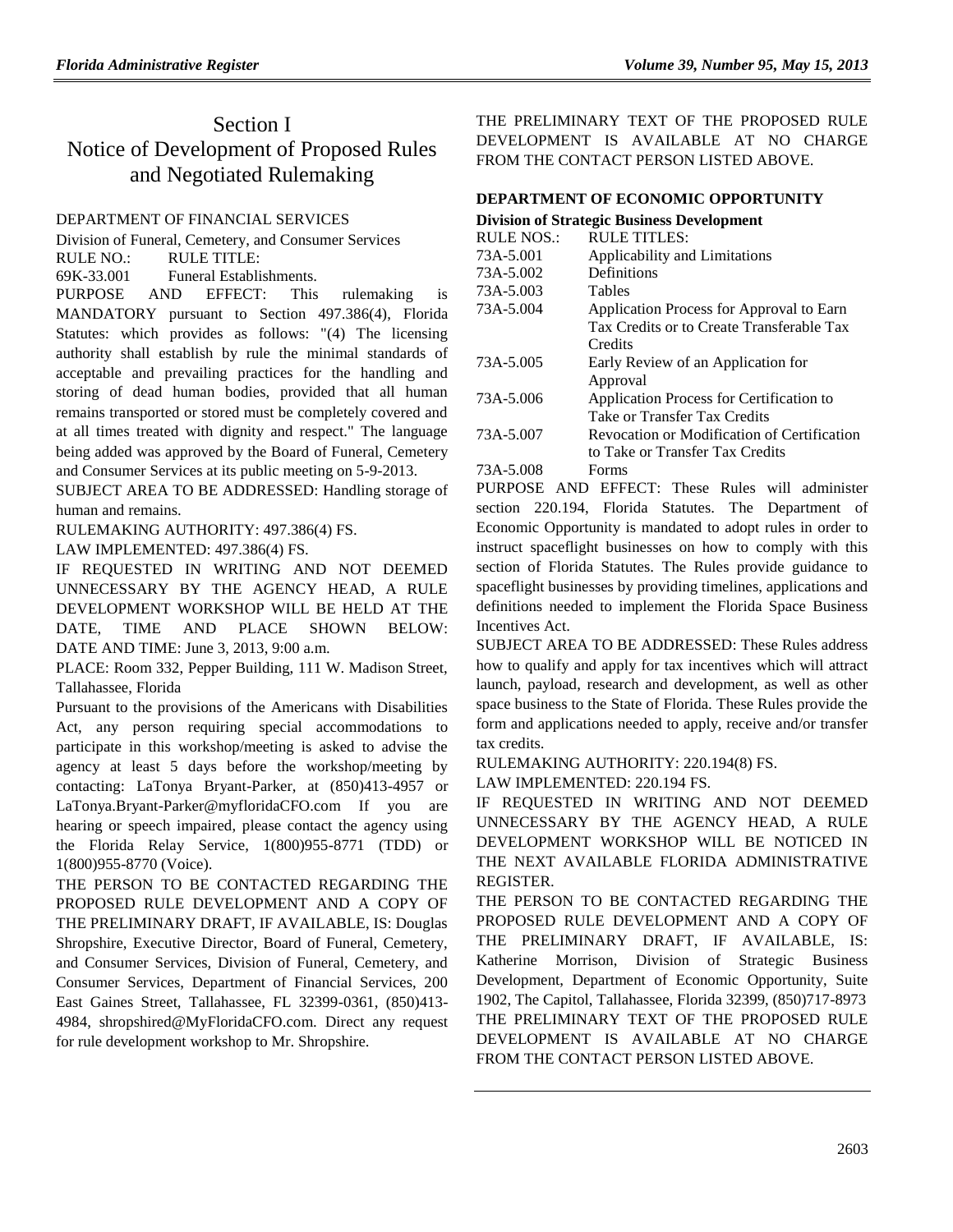# Section II Proposed Rules

#### **[WATER MANAGEMENT DISTRICTS](https://www.flrules.org/gateway/department.asp?id=40)**

#### **[South Florida Water Management District](https://www.flrules.org/gateway/organization.asp?id=124)**

RULE NO.: RULE TITLE:

[40E-2.091](https://www.flrules.org/gateway/ruleNo.asp?id=40E-2.091) Publications Incorporated by Reference

PURPOSE AND EFFECT: Section 601(h)(4)(B) of the Water Resources Development Act of 2000 requires the State of Florida to reserve or allocate water for the natural systems associated with implementation of Comprehensive Everglades Restoration Projects (CERP) in order to receive federal cost share to construct the Projects. The District proposes to establish a water reservation for natural system water associated with the CERP Biscayne Bay Coastal Wetlands (Phase I) Project. The purpose of this water reservation is to identify and reserve water from consumptive use for this CERP Project and to ensure that water is available to provide reasonable assurances that their proposed use of water will not withdraw water reserved for the natural system.

SUMMARY: The proposed rule establishes criteria for direct and indirect withdrawals in the Nearshore Central Biscayne Bay reservation area as depicted in Rule 40E-10.061, F.A.C.

SUMMARY OF STATEMENT OF ESTIMATED REGULATORY COSTS AND LEGISLATIVE RATIFICATION:

The Agency has determined that this will not have an adverse impact on small business or likely increase directly or indirectly regulatory costs in excess of \$200,000 in the aggregate within one year after the implementation of the rule. A SERC has been prepared by the agency.

The Agency has determined that the proposed rule is not expected to require legislative ratification based on the statement of estimated regulatory costs or if no SERC is required, the information expressly relied upon and described herein: Based on the SERC, the adverse impacts of the proposed rules do not exceed the criteria established in Section 120.541(2)(a), F.S.

Any person who wishes to provide information regarding a statement of estimated regulatory costs, or provide a proposal for a lower cost regulatory alternative must do so in writing within 21 days of this notice.

RULEMAKING AUTHORITY: [373.044,](https://www.flrules.org/gateway/statute.asp?id=373.044) [373.113,](https://www.flrules.org/gateway/statute.asp?id=%20373.113) [373.118,](https://www.flrules.org/gateway/statute.asp?id=%20373.118) [373.171 FS.](https://www.flrules.org/gateway/statute.asp?id=%20373.171)

LAW IMPLEMENTED: [373.042,](https://www.flrules.org/gateway/statute.asp?id=373.042) [373.0421,](https://www.flrules.org/gateway/statute.asp?id=%20373.0421) [373.109,](https://www.flrules.org/gateway/statute.asp?id=%20373.109) [373.196,](https://www.flrules.org/gateway/statute.asp?id=%20373.196) [373.219,](https://www.flrules.org/gateway/statute.asp?id=%20373.219) [373.223,](https://www.flrules.org/gateway/statute.asp?id=%20373.223) [373.224,](https://www.flrules.org/gateway/statute.asp?id=%20373.224) [373.229,](https://www.flrules.org/gateway/statute.asp?id=%20373.229) [373.232,](https://www.flrules.org/gateway/statute.asp?id=%20373.232) [373.233,](https://www.flrules.org/gateway/statute.asp?id=%20373.233) [373.236,](https://www.flrules.org/gateway/statute.asp?id=%20373.236) [373.239,](https://www.flrules.org/gateway/statute.asp?id=%20373.239) [373.250 FS.](https://www.flrules.org/gateway/statute.asp?id=%20373.250)

A HEARING WILL BE HELD AT THE DATE, TIME AND PLACE SHOWN BELOW:

DATE AND TIME: June 13, 2013, 9:00 a.m.

PLACE: Village of Key Biscayne, Council Chamber, 560

Crandon Boulevard, Key Biscayne, Florida 33149 Pursuant to the provisions of the Americans with Disabilities

Act, any person requiring special accommodations to participate in this workshop/meeting is asked to advise the agency at least 5 days before the workshop/meeting by contacting: South Florida Water Management District Clerk, (800)432-2045, ext. 2087 or (561)682-2087. If you are hearing or speech impaired, please contact the agency using the Florida Relay Service, 1(800)955-8771 (TDD) or 1(800)955- 8770 (Voice).

THE PERSON TO BE CONTACTED REGARDING THE PROPOSED RULE IS: Don Medellin, Principal Scientist, South Florida Water Management District, 3228 Gun Club Road, West Palm Beach, FL 33406, (800)432-2045, ext. 6340 or (561)682-6340, email: dmedelli@sfwmd.gov or Beth Lewis, Senior Specialist Attorney, South Florida Water Management District, 3228 Gun Club Road, West Palm Beach, FL 33406, (800)432-2045, ext. 6343 or (561)682- 6343, email: belewis@sfwmd.gov.

#### THE FULL TEXT OF THE PROPOSED RULE IS:

40E-2.091 Publications Incorporated by Reference.

The "Basis of Review for Water Use Permit Applications within the South Florida Water Management District – \_\_\_\_\_\_\_\_\_\_\_\_\_\_\_\_\_\_\_\_\_\_ October 23, 2012,"

[http://www.flrules.org/Gateway/reference.asp?No=Ref-01630,](http://www.flrules.org/Gateway/reference.asp?No=Ref-01630) is incorporated by reference herein, and requires the use of the following forms, which are also incorporated by reference herein:

(1) through (6) No Change.

The "Basis of Review for Water Use Permit Applications within the South Florida Water Management District" and forms incorporated therein are available at no cost by contacting the South Florida Water Management District Clerk's Office, 3301 Gun Club Road, West Palm Beach, FL 33406, 1(800)432-2045, ext. 6436 or (561) 682-6436.

Rulemaking Authority 373.044, 373.113, 373.118, 373.171 FS. Law Implemented 373.042, 373.0421, 373.109, 373.196, 373.219, 373.223, 373.224, 373.229, 373.232, 373.233, 373.236, 373.239, 373.250 FS. History–New 9-3-81, Formerly 16K-2.035(1), Amended 2-24-85, 11-21-89, 1-4-93, 4-20-94, 11-26-95, 7-11-96, 4-9-97, 12- 10-97, 9-10-01, 12-19-01, 8-1-02, 6-9-03, 8-31-03, 4-23-07, 9-13-07, 2-13-08, 10-14-08, 7-2-09, 3-15-10, 3-18-10, 9-26-12, 10-23-12, \_\_\_\_\_\_.

**Excerpt from the "Basis of Review for Water Use Permit Applications within the South Florida Water Management District – October 23, 2012":**

**3.11.1 Picayune Strand and Fakahatchee Estuary** No Change to Figure 3-6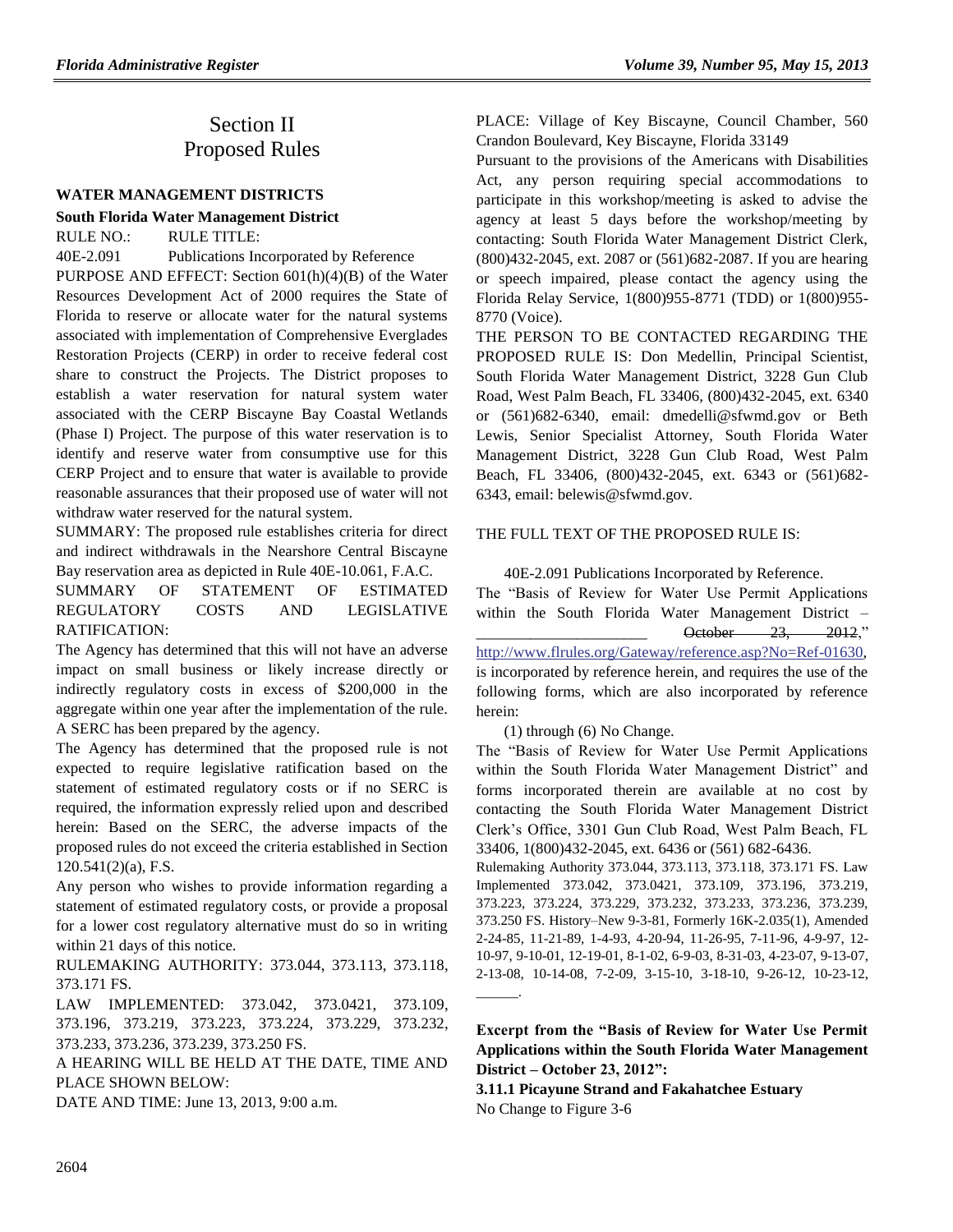A. No Change.

B. Model Impact Evaluation. If required by Section A, the applicant shall demonstrate water reserved for the Picayune Strand and Fakahatchee Estuary will not be withdrawn by conducting the following Model Impact Evaluation. A preapplication meeting between the Applicant and District staff is strongly recommended to be conducted prior to initiating model development.

- 1. Defining Scope of Model Evaluation
	- (a) For groundwater withdrawals, identify the cone of influence of the proposed withdrawal per Section 1.7.5.2.A. Based on this analysis, the Applicant shall identify which reservation inflow locations (set forth in Figures  $1-2$  and  $1-3$  2 in Chapter Rule 40E-10.021, F.A.C.) and conveyance system(s) identified on Figure 3-6 are potentially influenced by the proposed withdrawal.
	- (b) For surface water withdrawals, identify the reservation inflow locations, reservation water body (set forth in Figures 1-2 and 1-3 2 in Chapter Rule 40E-10.021, F.A.C.), and conveyance system(s) identified on Figure 3-6 that are potentially influenced by the proposed withdrawal.

2. through 5. No change.

## **3.11.4 Nearshore Central Biscayne Bay**

A permit applicant shall provide reasonable assurances that the proposed use will not withdraw water reserved under subsection 40E-10.061(1), F.A.C. Compliance with the following criteria constitutes reasonable assurances that water reserved in Rule 40E-10.061, F.A.C., will not be withdrawn. Water not reserved under Rule 40E-10.061, F.A.C., shall be allocated pursuant to Subsection A.

For this section, the following definitions apply:

Direct withdrawal: Withdrawal of surface water from facility intakes physically located within the surface water column of Nearshore Central Biscayne Bay as depicted on Figure 3-1 in Chapter 40E-10, F.A.C. No direct withdrawals shall be authorized pursuant to this rule.

Indirect withdrawal: Withdrawal of surface water from facility intakes physically located within the surface water column of any canal reach identified in Figure 3-1 in Chapter 40E-10, F.A.C.

> A. The following uses do not withdraw reserved water:

1. Withdrawals of groundwater.

2. Withdrawals authorized by Rules 40E-2.061 (No Notice General Permit by Rule) and subsections 40E-20.302(2) and (3), F.A.C. (Dewatering General Water Use

Permit and No- Notice Short Term Dewatering General Water Use Permit)

3. Renewals of indirect withdrawals authorized by a permit existing on [RULE ADOPTION DATE].

4. A permit modification involving an indirect withdrawal authorized by a permit existing on [RULE ADOPTION DATE] that does not change the source, increase the allocation or change withdrawal locations, such as replacement of existing surface water pumps or intakes, crop changes that do not change the allocation or timing of use, or decrease in allocation.

5. A new indirect withdrawal with no greater allocation and impact, including changes in timing, than a terminated or reduced permit that was existing on [RULE ADOPTION DATE] and occurs upstream of the same coastal structure.

6. Indirect withdrawals which do not withdraw reserved water as defined in Rule 40E-10.061 F.A.C.

NAME OF PERSON ORIGINATING PROPOSED RULE: Don Medellin, Scientist Principal

NAME OF AGENCY HEAD WHO APPROVED THE PROPOSED RULE: South Florida Water Management District Governing Board

DATE PROPOSED RULE APPROVED BY AGENCY HEAD: March 14, 2013

DATE NOTICE OF PROPOSED RULE DEVELOPMENT PUBLISHED IN FAR: November 14, 2012

## **[WATER MANAGEMENT DISTRICTS](https://www.flrules.org/gateway/department.asp?id=40)**

### **[South Florida Water Management District](https://www.flrules.org/gateway/organization.asp?id=124)**

| <b>RULE NOS.:</b> | <b>RULE TITLES:</b>                       |
|-------------------|-------------------------------------------|
| 40E-10.021        | Definitions                               |
| 40E-10.031        | Water Reservations Implementation         |
| 40E-10.041        | Water Reservation Areas: Lower West       |
|                   | Coast Planning Area                       |
| 40E-10.051        | Water Reservation Areas: Upper East Coast |
|                   | Planning Area                             |
| 40E-10.061        | Water Reservation Areas: Lower East Coast |
|                   | Planning Area                             |
|                   |                                           |

PURPOSE AND EFFECT: Section 601(h)(4)(B) of the Water Resources Development Act of 2000 requires the State of Florida to reserve or allocate water for the natural systems associated with implementation of Comprehensive Everglades Restoration Projects (CERP) in order to receive federal cost share to construct the Projects. The District proposes to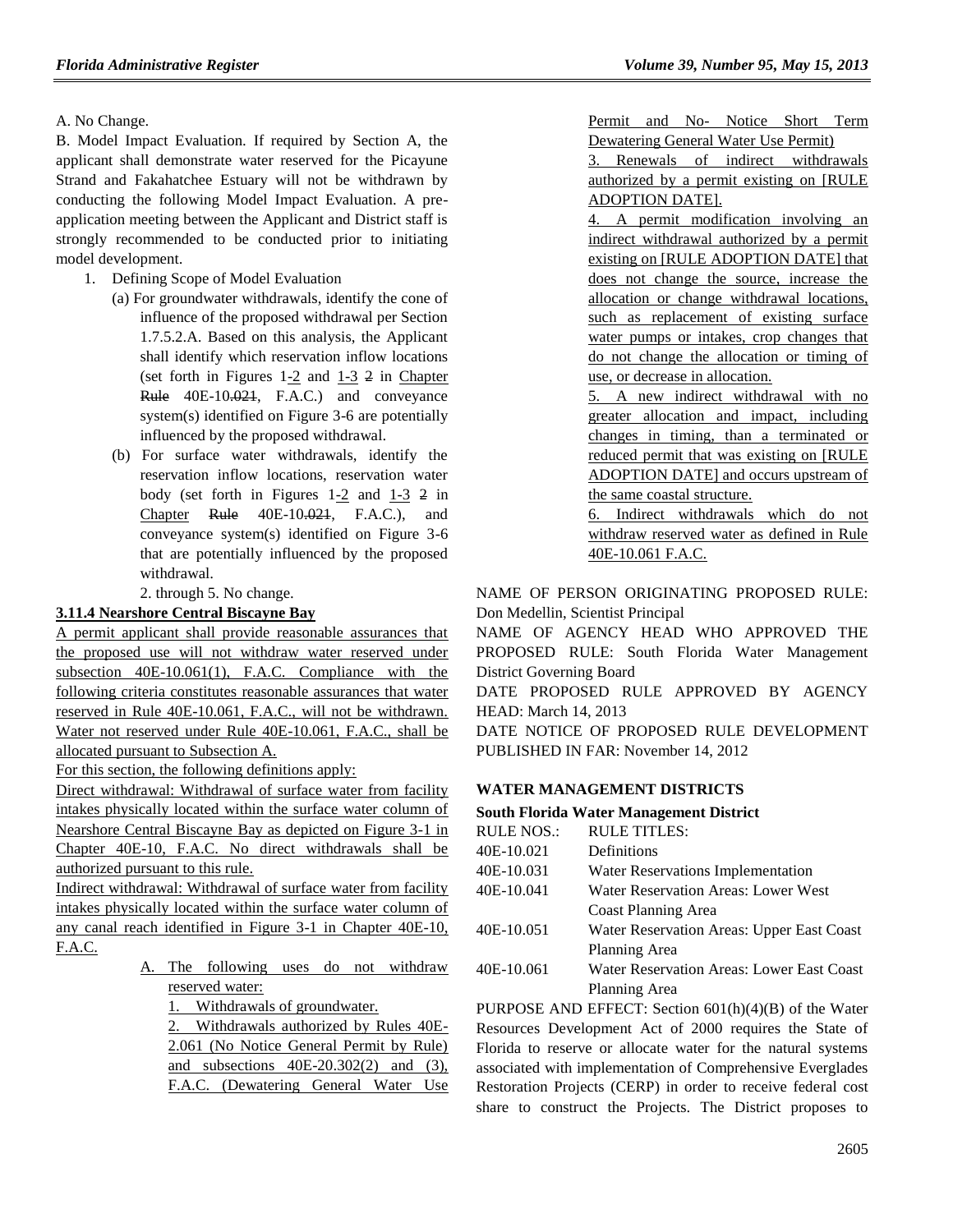establish a water reservation for natural system water associated with the CERP Biscayne Bay Coastal Wetlands (Phase I) Project. The purpose of this water reservation is to identify and reserve water from consumptive use for this CERP Project and to ensure that water is available to provide reasonable assurances that their proposed use of water will not withdraw water reserved for the natural system. In addition, the District proposes non-substantive changes to referenced Figures.

SUMMARY: The District proposes to reserve from allocation to a water use permit all surface water flowing through the canals depicted in red in Figure 1. Withdrawals of surface water will also not be permitted from facility intakes physically located within the surface water column of the "Nearshore Central Biscayne Bay". Existing legal uses of this water at the time of rule adoption will not be affected by the water reservation. This reservation also does not affect surface water from canals outside of the identified protected canals and groundwater. The water reservation does not affect the blue portions of the canal reaches shown in Figure 1.

SUMMARY OF STATEMENT OF ESTIMATED REGULATORY COSTS AND LEGISLATIVE RATIFICATION:

The Agency has determined that this will not have an adverse impact on small business or likely increase directly or indirectly regulatory costs in excess of \$200,000 in the aggregate within one year after the implementation of the rule. A SERC has been prepared by the agency.

The Agency has determined that the proposed rule is not expected to require legislative ratification based on the statement of estimated regulatory costs or if no SERC is required, the information expressly relied upon and described herein: Based on the SERC, the adverse impacts of the proposed rules do not exceed the criteria established in Section 120.541(2)(a), F.S.

Any person who wishes to provide information regarding a statement of estimated regulatory costs, or provide a proposal for a lower cost regulatory alternative must do so in writing within 21 days of this notice.

RULEMAKING AUTHORITY: [373.044,](https://www.flrules.org/gateway/statute.asp?id=373.044) [373.113,](https://www.flrules.org/gateway/statute.asp?id=%20373.113) [373.171](https://www.flrules.org/gateway/statute.asp?id=%20373.171)  [FS.](https://www.flrules.org/gateway/statute.asp?id=%20373.171)

LAW IMPLEMENTED: [373.016,](https://www.flrules.org/gateway/statute.asp?id=373.016) [373.026,](https://www.flrules.org/gateway/statute.asp?id=%20373.026) [373.036,](https://www.flrules.org/gateway/statute.asp?id=%20373.036) [373.1501,](https://www.flrules.org/gateway/statute.asp?id=%20373.1501) [373.1502,](https://www.flrules.org/gateway/statute.asp?id=%20373.1502) [373.219,](https://www.flrules.org/gateway/statute.asp?id=%20373.219) [373.223,](https://www.flrules.org/gateway/statute.asp?id=%20373.223) [373.4592,](https://www.flrules.org/gateway/statute.asp?id=%20373.4592) [373.4595,](https://www.flrules.org/gateway/statute.asp?id=%20373.4595) [373.470 FS.](https://www.flrules.org/gateway/statute.asp?id=%20373.470)

## A HEARING WILL BE HELD AT THE DATE, TIME AND PLACE SHOWN BELOW:

DATE AND TIME: June 13, 2013, 9:00 a.m.

PLACE: Village of Key Biscayne, Council Chamber, 560 Crandon Boulevard, Key Biscayne, Florida 33149

Pursuant to the provisions of the Americans with Disabilities Act, any person requiring special accommodations to participate in this workshop/meeting is asked to advise the agency at least 5 days before the workshop/meeting by contacting: South Florida Water Management District Clerk, (800)432-2045, ext. 2087 or (561)682-2087. If you are hearing or speech impaired, please contact the agency using the Florida Relay Service, 1(800)955-8771 (TDD) or 1(800)955- 8770 (Voice).

THE PERSON TO BE CONTACTED REGARDING THE PROPOSED RULE IS: Don Medellin, Principal Scientist, South Florida Water Management District, 3228 Gun Club Road, West Palm Beach, FL 33406, (800)432-2045, ext. 6340 or (561)682-6340, email: dmedelli@sfwmd.gov, or Beth Lewis, Senior Specialist Attorney, South Florida Water Management District, 3228 Gun Club Road, West Palm Beach, FL 33406, (800)432-2045, ext. 6343 or (561)682- 6343, email: belewis@sfwmd.gov.

### THE FULL TEXT OF THE PROPOSED RULE IS:

### 40E-10.021 Definitions.

(1) *Fakahatchee Estuary* – The area within the Ten Thousand Islands region including the following river/bay systems, from west to east: Blackwater River/Blackwater Bay, Whitney River/Buttonwood Bay, Pumpkin River/Pumpkin Bay, Wood River, Little Wood River and Faka Union Canal/Faka Union Bay, and Fakahatchee Bay as depicted in Figure 1-3 2 Fakahatchee Estuary.

(2) *Picayune Strand –* The area located southwest of the Florida Panther National Wildlife Refuge, north of the Ten Thousand Islands NWR, east of the South Belle Meade State Conservation and Recreation Lands (CARL) Project, west of the Fakahatchee Strand Preserve State Park, and northeast of Collier-Seminole State Park as depicted in Figure 1-2 Picayune Strand. The legal description of the Picayune Strand is contained in Appendix 1-1.

(3) *North Fork of the St. Lucie River* **–** The area that extends from the Gordy Road structure (state plane coordinates, x851212.831, y1116105.7470), to the confluence of the North Fork of the St. Lucie River and the C-24 canal (state plane coordinates, x873,712.20, y1064,390.41) as depicted in Appendix  $2\overline{3}$ , Figure  $2\overline{3}$ -1.

(4) *Nearshore Central Biscayne Bay* – The area within Biscayne Bay up to 1640 feet (500 meters) from the shoreline beginning south of Shoal Point extending southward to north

of Turkey Point as depicted in Figure 3-1.

Rulemaking Authority 373.044, 373.113, 373.171 FS. Law Implemented 373.016, 373.026, 373.036, 373.1501, 373.1502, 373.219, 373.223, 373.4592, 373.4595, 373.470 FS. History–New 7- 2-09, Amended 3-18-10,

40E-10.031 Water Reservations Implementation.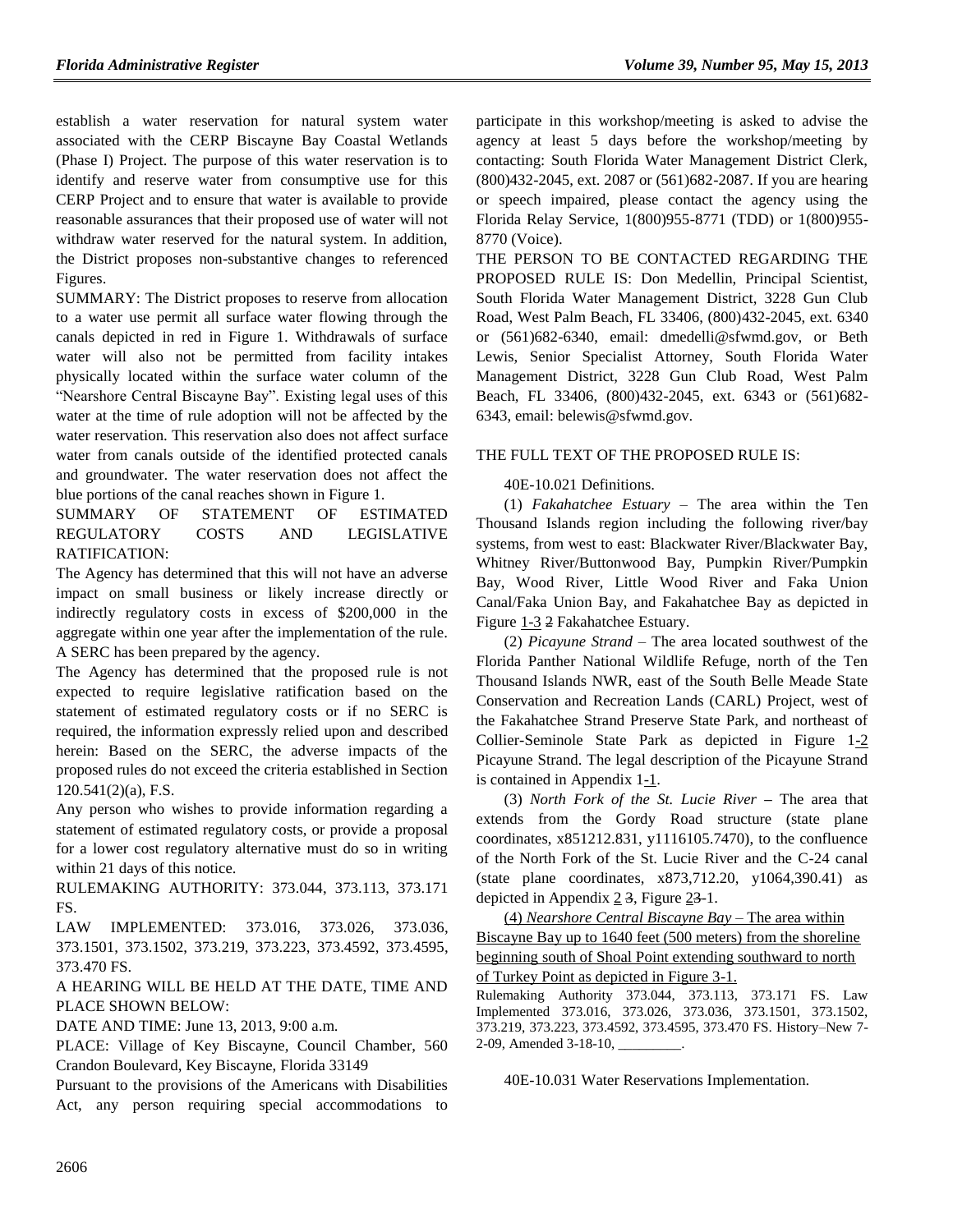(1) Applicants for consumptive use permits shall meet the requirements of this rule by providing reasonable assurances that Rules 40E-2.301 and 40E-20.301, F.A.C., and Section 3.11 of the "Basis of Review for Water Use Permit Applications within the South Florida Management District", incorporated by reference in Rules 40E-2.091 and 40E-20.091, F.A.C., are met.

(2) and (3) No Change.

(4) Water reserved for the protection of fish and wildlife contained within Nearshore Central Biscayne Bay is defined in subsections 40E-10.061(1)-(2), F.A.C.

Rulemaking Authority 373.044, 373.113, 373.171 FS. Law Implemented 373.016, 373.026, 373.036, 373.1501, 373.1502, 373.219, 373.223, 373.4592, 373.4595, 373.470 FS. History–New 7- 2-09, Amended 3-18-10,

40E-10.041 Water Reservation Areas: Lower West Coast Planning Area.

(1) Picayune Strand as defined in subsection 40E-10.021(2), F.A.C.:

(a) Surface waters:

1. All surface water contained within the Picayune Strand is reserved from allocation (see Figure 1-2).

2. All surface water flowing into the Picayune Strand identified below is reserved from allocation:

i. The surface water flows depicted on Figures 1-4.A, B, and C 3. A, B, and C, simulated at weir 'Miller2' within the Miller Canal (see Figure 1-2);

ii. The surface water flows depicted on Figures 1-5,A, B, and C 4. A, B, and  $\overline{C}$ , simulated at weir 'FU3' within the Faka Union Canal (see Figure 1-2); and

iii. The surface water flows depicted on Figures 1-6.A, B, and  $C$  5. A, B and  $C$  simulated at spillway 'Lucky LA' within the Merritt Canal (see Figure 1-2).

(b) No change.

(2) Fakahatchee Estuary as defined in subsection 40E-10.021(1), F.A.C.:

(a) Surface waters:

The surface water flows into the Fakahatchee Estuary identified below are reserved from allocation:

1. The surface water flows depicted on Figures 1-7.A, B, and C 6. A, B and C simulated at Faka Union Canal at structure FU1 (See Figure  $1-3$  2);

2. The surface water flows depicted on Figures 1-8.A, B, and C 7. A, B and C simulated at 'Miller $(a/4)$ ' transect (beginning at coordinate 471365.13N, 599423.29 E Southeast to 479226.67N, 595105.77E (delivering surface water to Blackwater Bay and Buttonwood Bay) see Figure 1-3 2);

3. The surface water flows depicted on Figures 1-9.A, B, and C 8. A, B and C simulated at 'FU@41' transect (beginning at coordinate 480427.89N, 595005.67E Southeast to 487735.34N, 592478.09E (delivering surface water to Pumpkin Bay) see Figure  $1-3$  2);

4. The surface water flows depicted on Figures 1-10.A, B, and C 9. A, B and C simulated at 'Merritt@41' transect (beginning at coordinate 490942.49N, 593218.49E flowing Southeast to 499050.54N, 590515.81E (delivering surface water to Faka Union Bay) see Figure  $1-3$  2); and

5. The surface water flows depicted on Figures 1-11.A, B, and C 10. A, B and C simulated at 'Fakahatchee $@/41$ ' transect (beginning at coordinate 498623.81N, 587955.37E Southeast to 533587.95N, 575807.53E (delivering surface water to Fakahatchee Bay) see Figure 1-3 2).

(b) Groundwater: All groundwater in the water table and unconfined portions of Lower Tamiami aquifer underlying the Fakahatchee Estuary is reserved from allocation.

Notwithstanding the above, presently existing legal uses for the duration of the permit existing on July 2, 2009 are determined to be not contrary to the public interest, pursuant to Section 373.223(4), F.S.

(3) Reservations contained in Sections 1 and 2 above shall be reviewed in light of changed conditions or new information

by December 31, 2014.

Rulemaking Authority 373.044, 373.113, 373.171 FS. Law Implemented 373.016, 373.026, 373.036, 373.1501, 373.1502, 373.219, 373.223, 373.4592, 373.4595, 373.470 FS. History–New 7- 2-09, Amended 3-18-10, \_\_\_\_\_\_\_.

40E-10.051 Water Reservation Areas: Upper East Coast Planning Area.

North Fork of the St. Lucie River, as defined in subsection 40E-10.021(3), F.A.C.:

(1) Surface waters up to and including the mean monthly flow of 130 cubic feet per second flowing over the Gordy Road Structure from November 1st through May 31st; see Appendix  $2\rightarrow 3$ , Figure 2-2  $3\rightarrow 2$ ; are reserved from allocation. The water reserved under this Rule will be available for fish and wildlife upon formal determination of the Governing Board, pursuant to state and federal law, that any one or all of the Comprehensive Everglades Restoration Plan's C-23/C-24 North and South Reservoirs and STA Project are operational.

(2) Reservations contained in this Rule and the criteria contained in section 3.11.2 of the "Basis of Review for Water Use Permit Applications within the South Florida Water Management District," incorporated by reference in Rule 40E-2.091, F.A.C., shall be revised pursuant to Section 373.223(4), F.S., in light of changed conditions or new information and concurrent with the approval specified in subsection (1), above.

Notwithstanding the above, presently existing legal uses for the duration of a permit existing on March 18, 2010 are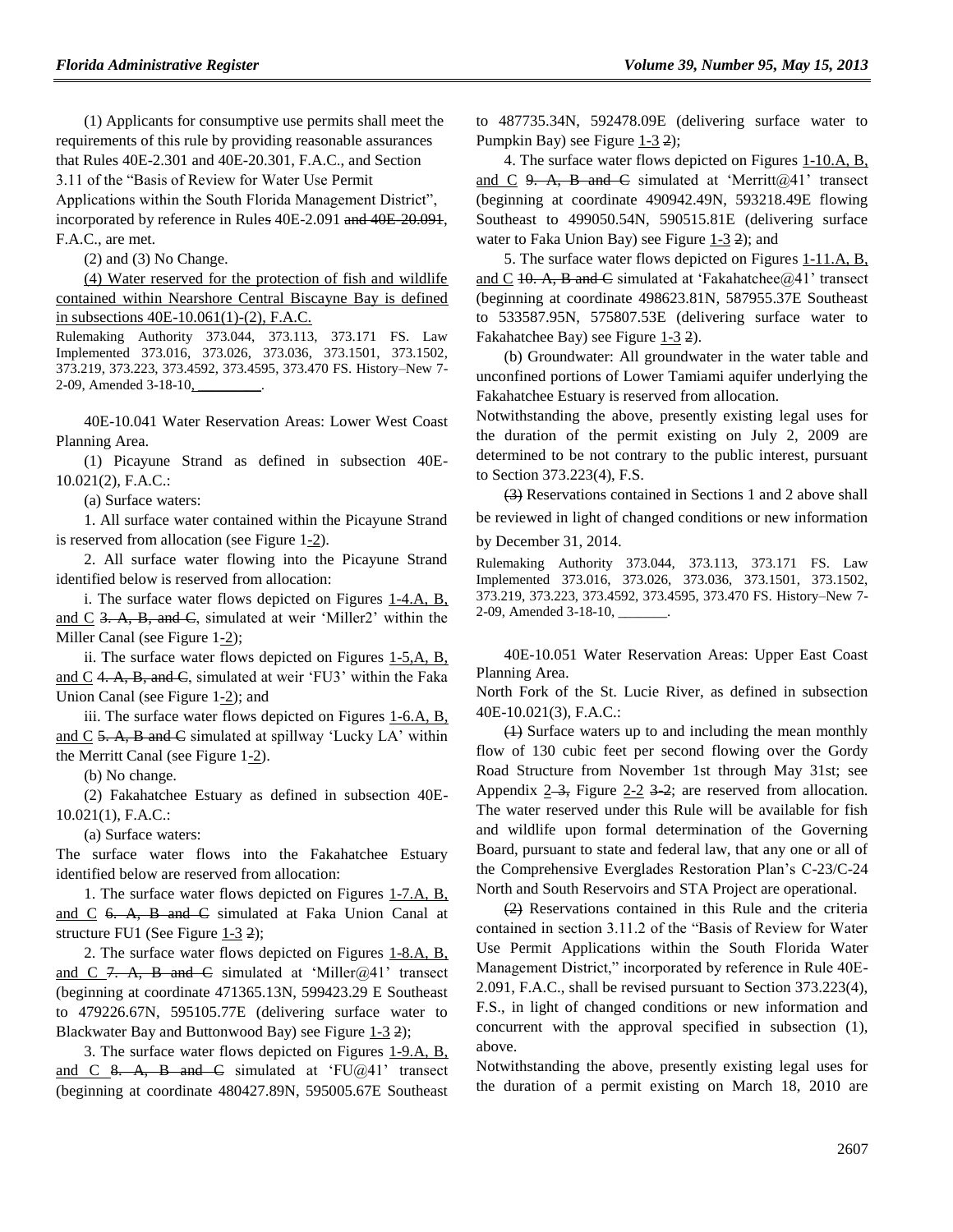determined to be not contrary to the public interest pursuant to Section 373.223(4), F.S.

Rulemaking Authority 373.044, 373.113, 373.171 FS. Law Implemented 373.016, 373.026, 373.036, 373.1501, 373.1502, 373.219, 373.223, 373.4592, 373.4595, 373.470 FS. History–New-3-  $18-10$ , \_\_\_\_\_\_

40E-10.061 Water Reservation Areas: Lower East Coast Planning Area

(1) Nearshore Central Biscayne Bay as defined in subsection 40E-10.021(6), F.A.C.:

All surface water contained within Nearshore Central Biscayne Bay is reserved from allocation (see Figure 3-1).

(2) Surface water flowing into Nearshore Central Biscayne Bay as identified below is reserved from allocation:

(a) Surface water flows depicted on Figures 3-2.A and 3- 2.B through S-123 derived from the following contributing canal reaches:

1. The C-100A canal upstream of S-123 to S-120 including all integrated conveyance canals.

2. The C-100C canal upstream of S-123 to S-119 including all integrated conveyance canals.

3. The C-100B canal upstream of S-123 to S-122 including all integrated conveyance canals.

4. The C-100 canal upstream of S-123 to S-118 including all integrated conveyance canals.

(b) Surface water flows depicted on Figures 3-3.A and 3- 3.B through S-21 derived from the following contributing canal reaches:

1. The L-31E borrow canal upstream of S-21 to the canal terminus.

2. The C-1 canal upstream of S-21 to S-122 and S-149 including all integrated conveyance canals.

3. The C-1 canal upstream of S-21 to the C-1W canal and S-338 including all integrated conveyance canals.

(c) Surface water flows depicted on Figures 3-4.A and 3- 4.B which is the combined flow through S-21A, S-20G, and S-20F as derived from the following contributing canal reaches:

1. The C-102 canal connecting to the C-102 N canal upstream of S-21A to S-195.

2. The C-102 canal upstream of S-21A to S-165

3. The L-31E borrow canal upstream of S-21A to its terminus near S-21 including the Gould's Canal.

4. The L-31E borrow canal upstream of S-21A south to S-20G.

5. The Military canal upstream of S-20G.

6. The C-103 canal upstream of S-20F to S-179.

7. The L-31E borrow canal upstream of S-20F to S-20G including all integrated conveyance canals.

8. The L-31E borrow canal from S-20F south to the North Canal.

9. The North Canal.

10. The L-31E borrow canal from S-20F south to the Florida City Canal.

11. The Florida City Canal from Southwest 107th Avenue to its confluence with the L-31E borrow canal.

Notwithstanding the above, presently existing legal uses for the duration of a permit existing on \_\_\_\_\_\_\_\_\_ are determined

to be not contrary to the public interest pursuant to Section 373.223(4), F.S.

Reservations contained in the section shall be reviewed in light of changed conditions or new information.

Rulemaking Authority 373.044, 373.113, 373.171 FS. Law Implemented 373.016, 373.026, 373.036, 373.1501, 373.1502, 373.219, 373.223, 373.4592, 373.4595, 373.470 FS. History–New \_\_\_\_\_\_\_\_\_\_\_\_\_.

## APPENDIX 1 LOWER WEST COAST PLANNING AREA

#### TO CHAPTER 40E-10

1-1 LEGAL DESCRIPTION OF PICAYUNE STRAND AS DEFINED IN SUBSECTION 40E-10.021(1):

No change to legal description

Figure 1 renamed Figure 1-2

Figure 2 renamed Figure 1-3

Figure 3.A renamed Figure 1-4.A

Figure 3.B renamed Figure 1-4.B

Figure 3.C renamed Figure 1-4.C

Figure 4.A renamed Figure 1-5.A

Figure 4.B renamed Figure 1-5.B Figure 4.C renamed Figure 1-5.C

- Figure 5.A renamed Figure 1-6.A
- Figure 5.B renamed Figure 1-6.B
- Figure 5.C renamed Figure 1-6.C
- Figure 6.A renamed Figure 1-7.A
- Figure 6.B renamed Figure 1-7.B
- Figure 6.C renamed Figure 1-7.C
- Figure 7.A renamed Figure 1-8.A
- Figure 7.B renamed Figure 1-8.B
- Figure 7.C renamed Figure 1-8.C
- Figure 8.A renamed Figure 1-9.A
- Figure 8.B renamed Figure 1-9.B Figure 8.C renamed Figure 1-9.C
- Figure 9.A renamed Figure 1-10.A
- Figure 9.B renamed Figure 1-10.B
- Figure 9.C renamed Figure 1-10.C
- Figure 10.A renamed Figure 1-11.A
- Figure 10.B renamed Figure 1-11.B
- Figure 10.C renamed Figure 1-11.C
- Figure 3-1 renamed Figure 2-1
- Figure 3-2 renamed Figure 2-2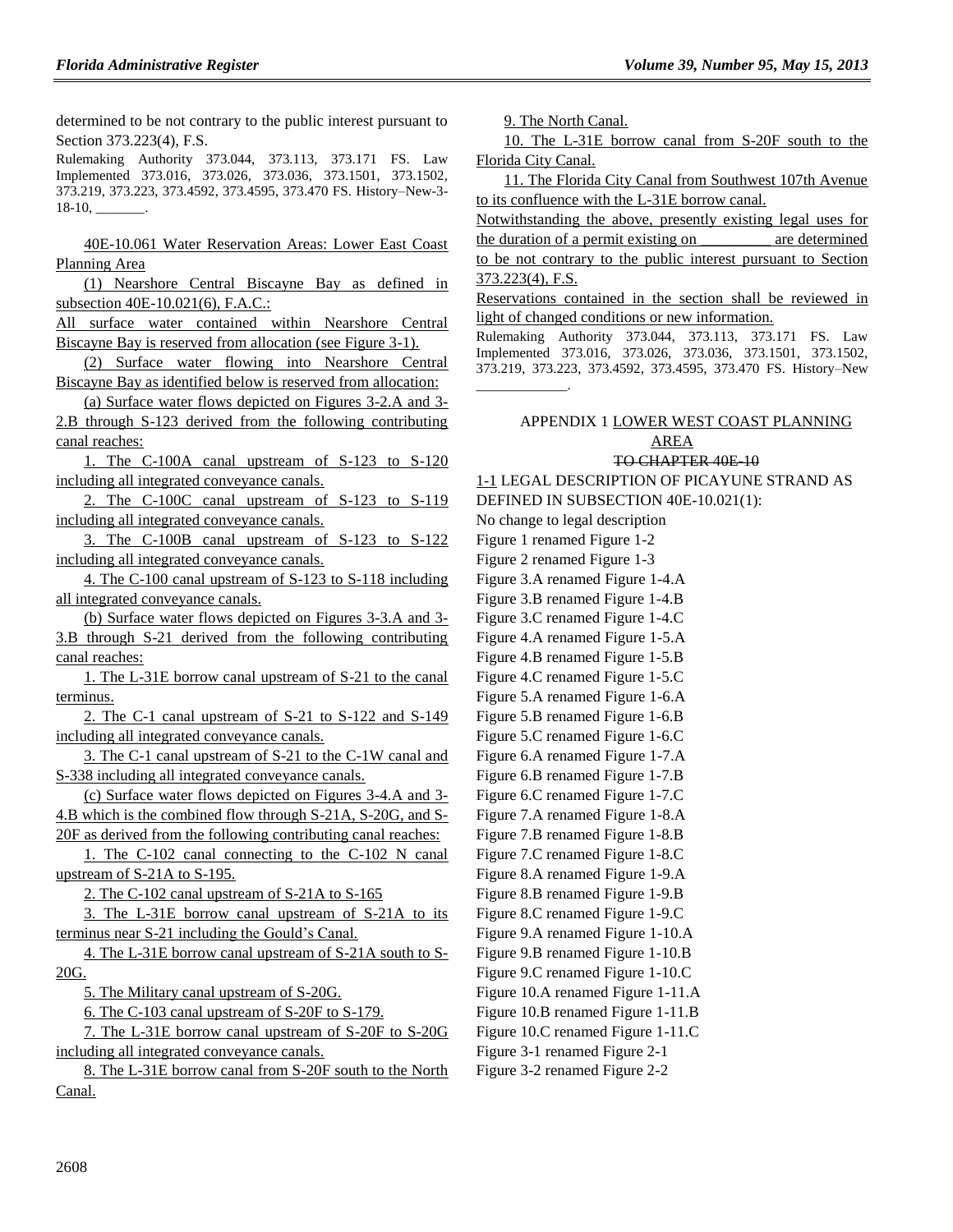New Figure 3-1 Nearshore Central Biscayne Bay Reservation Water Body and Protected Canal Reaches – see [www.sfwmd.gov/rules](http://www.sfwmd.gov/rules)

New Figure 3-2.A – Surface Water Flow from the C-100 canal through S-123 into Biscayne Bay during the wet season (June-October) (1986-2011) – see [www.sfwmd.gov/rules](http://www.sfwmd.gov/rules) New Figure 3-2.B – Surface Water Flow from the C-100 canal through S-123 into Biscayne Bay during the dry season (November-May) (1986-2011) – see [www.sfwmd.gov/rules](http://www.sfwmd.gov/rules) New Figure 3-3.A – Surface Water Flow from the C-1 canal through S-21 into Biscayne Bay during the wet season (June-October) (1986-2011) – see [www.sfwmd.gov/rules](http://www.sfwmd.gov/rules) New Figure 3-3.B – Surface Water Flow from the C-1 canal through S-21 into Biscayne Bay during the dry season (November-May) (1986-2011) – see [www.sfwmd.gov/rules](http://www.sfwmd.gov/rules) New Figure 3-4.A – Surface Water Flow from the C-102+Military+C-103 canal through S-21A+S-20G+S-20F into Biscayne Bay during the wet season (June-October) (1986- 2011) – se[e www.sfwmd.gov/rules](http://www.sfwmd.gov/rules)

New Figure 3-4.B – Surface Water Flow from the C-102+Military+C-103 canal through S-21A+S-20G+S-20F into Biscayne Bay during the dry season (November-May) (1986- 2011) – se[e www.sfwmd.gov/rules](http://www.sfwmd.gov/rules)

NAME OF PERSON ORIGINATING PROPOSED RULE: Don Medellin, Scientist Principal

NAME OF AGENCY HEAD WHO APPROVED THE PROPOSED RULE: South Florida Water Management District Governing Board

DATE PROPOSED RULE APPROVED BY AGENCY HEAD: March 14, 2013

DATE NOTICE OF PROPOSED RULE DEVELOPMENT PUBLISHED IN FAR: November 14, 2012

## **[DEPARTMENT OF HEALTH](https://www.flrules.org/gateway/department.asp?id=64)**

### **[Board of Medicine](https://www.flrules.org/gateway/organization.asp?id=331)**

RULE NO.: RULE TITLE:

[64B8-10.003](https://www.flrules.org/gateway/ruleNo.asp?id=64B8-10.003) Costs of Reproducing Medical Records

PURPOSE AND EFFECT: The proposed rule amendments are intended to set forth a single fee for reproducing medical records.

SUMMARY: The proposed rule amendments streamline the medical records rule by setting forth one fee for the reproduction of medical records.

SUMMARY OF STATEMENT OF ESTIMATED REGULATORY COSTS AND LEGISLATIVE RATIFICATION:

The Agency has determined that this will not have an adverse impact on small business or likely increase directly or indirectly regulatory costs in excess of \$200,000 in the

aggregate within one year after the implementation of the rule. A SERC has not been prepared by the agency.

The Agency has determined that the proposed rule is not expected to require legislative ratification based on the statement of estimated regulatory costs or if no SERC is required, the information expressly relied upon and described herein: During discussion of the economic impact of this rule at its Board meeting, the Board, based upon the expertise and experience of its members, determined that a Statement of Estimated Regulatory Costs (SERC) was not necessary and that the rule will not require ratification by the Legislature. Additionally, during its discussion of this rule, several parties appeared at the Rules Committee meetings and provided input for the Board's consideration. The parties included medical records providers, private attorneys, FMA, and the Department's Prosecution Services Unit. The entities were in favor of a single cost for reproduction of medical records. None of the entities offered any testimony regarding an adverse impact on a small business entity.

Any person who wishes to provide information regarding a statement of estimated regulatory costs, or provide a proposal for a lower cost regulatory alternative must do so in writing within 21 days of this notice.

RULEMAKING AUTHORITY: [456.057\(18\),](https://www.flrules.org/gateway/statute.asp?id=456.057(18)) [458.309 FS.](https://www.flrules.org/gateway/statute.asp?id=%20458.309%20FS.) LAW IMPLEMENTED: [456.057\(18\) FS.](https://www.flrules.org/gateway/statute.asp?id=456.057(18)%20FS.)

IF REQUESTED WITHIN 21 DAYS OF THE DATE OF THIS NOTICE, A HEARING WILL BE SCHEDULED AND ANNOUNCED IN THE FAR.

THE PERSON TO BE CONTACTED REGARDING THE PROPOSED RULE IS: Allison M. Dudley, J.D., Executive Director, Board of Medicine/MQA, 4052 Bald Cypress Way, Bin # C03, Tallahassee, Florida 32399-3253

## THE FULL TEXT OF THE PROPOSED RULE IS:

[64B8-10.003](https://www.flrules.org/gateway/ruleNo.asp?id=64B8-10.003) Costs of Reproducing Medical Records. Recognizing that patient access to medical records is important and necessary to assure continuity of patient care, the Board of Medicine urges physicians to provide their patients a copy of their medical records, upon request, without cost, especially when the patient is economically disadvantaged. The Board, however, also recognizes that the cost of reproducing voluminous medical records may be financially burdensome to some practitioners. Therefore, the following rule sets forth the permitted costs for the reproduction of medical records stored and delivered in any format or medium.

(1) Any person licensed pursuant to Chapter 458, F.S., required to release copies of patient medical records may condition such release upon payment by the requesting party of the reasonable costs of reproducing the records.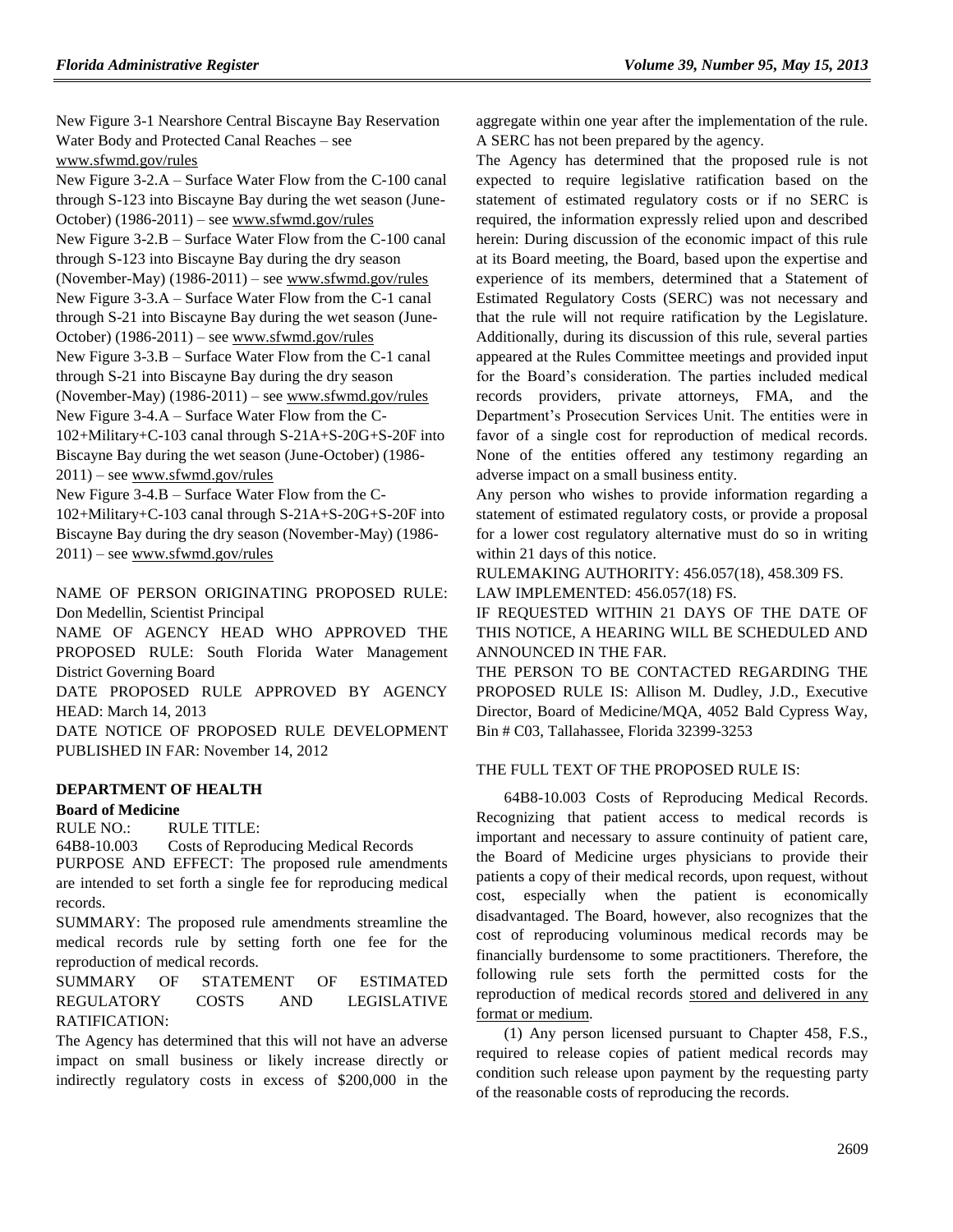(2) For patients and governmental entities, the reasonable costs of reproducing copies of written or typed documents or reports shall not be more than the following:

(a) For the first 25 pages, the cost shall be \$1.00 per page. (b) For each page in excess of 25 pages, the cost shall be 25 cents.

 $(2)(3)$  The For other entities, the reasonable costs of reproducing copies of written or typed documents or reports shall not be more than \$1.00 per page.

(3)(4) Reasonable costs of reproducing x-rays, and such other special kinds of records shall be the actual costs. The phrase "actual costs" means the cost of the material and supplies used to duplicate the record, as well as the labor costs and overhead costs associated with duplication.

Rulemaking Specific Authority 456.057(18), 458.309 FS. Law Implemented 456.057(18) FS. History–New 11-17-87, Amended 5- 12-88, Formerly 21M-26.003, 61F6-26.003, 59R-10.003, Amended 3-9-09*,\_\_\_\_\_\_\_\_\_\_*.

NAME OF PERSON ORIGINATING PROPOSED RULE: Rules Committee, Board of Medicine

NAME OF AGENCY HEAD WHO APPROVED THE PROPOSED RULE: Board of Medicine

DATE PROPOSED RULE APPROVED BY AGENCY HEAD: April 5, 2013

DATE NOTICE OF PROPOSED RULE DEVELOPMENT PUBLISHED IN FAR: October 30, 2012

### **[DEPARTMENT OF HEALTH](https://www.flrules.org/gateway/department.asp?id=64)**

### **[Division of Disease Control](https://www.flrules.org/gateway/organization.asp?id=334)**

RULE NO.: RULE TITLE:

[64D-2.005](https://www.flrules.org/gateway/ruleNo.asp?id=64D-2.005) Blood and Human Tissue Donations

PURPOSE AND EFFECT: The purpose is to streamline the rule, update obsolete language and incorporate recommendations from the Joint Administrative Procedures Committee.

SUMMARY: This rule describes the testing for infectious diseases that must be performed on donated blood and human tissue prior to transplantation or transfusion and notification procedures for the donor and recipient if the blood or human tissue is found to be HIV-positive.

## SUMMARY OF STATEMENT OF ESTIMATED REGULATORY COSTS AND LEGISLATIVE RATIFICATION:

The Agency has determined that this will not have an adverse impact on small business or likely increase directly or indirectly regulatory costs in excess of \$200,000 in the aggregate within one year after the implementation of the rule. A SERC has not been prepared by the agency.

The Agency has determined that the proposed rule is not expected to require legislative ratification based on the statement of estimated regulatory costs or if no SERC is

required, the information expressly relied upon and described herein: The new language added requiring infectious disease testing replaced old language requiring the same. The new language adopts, and does not exceed, federal laws and regulations that are applicable to the regulated subject matter. Therefore, this rulemaking will not have an adverse impact or regulatory costs in excess of \$1 million within five years as established in Section 120.541(2)(a), F.S.

Any person who wishes to provide information regarding a statement of estimated regulatory costs, or provide a proposal for a lower cost regulatory alternative must do so in writing within 21 days of this notice.

RULEMAKING AUTHORITY: [381.0041\(10\) FS.](https://www.flrules.org/gateway/cfr.asp?id=381.0041(10),%20F.S)

LAW IMPLEMENTED: [381.0041 FS.](https://www.flrules.org/gateway/statute.asp?id=381.0041)

IF REQUESTED WITHIN 21 DAYS OF THE DATE OF THIS NOTICE, A HEARING WILL BE SCHEDULED AND ANNOUNCED IN THE FAR.

THE PERSON TO BE CONTACTED REGARDING THE PROPOSED RULE IS: Marlene LaLota, HIV/AIDS and Hepatitis Section, Florida Department of Health, Bin #A09, 4052 Bald Cypress Way, Tallahassee, FL 32399-1715, telephone number (850)245-4423

## THE FULL TEXT OF THE PROPOSED RULE IS:

64D-2.005 Blood and Human Tissue Donations.

(1) The HIV test shall be performed by a laboratory licensed under Chapter 483, F.S., in compliance with the standards of the Clinical Laboratory Improvement Act of 1967 (CLIA) [42 U.S.C. 263a (1988)], or be licensed under standards equivalent to the minimum requirements of Chapter 483, F.S., in the state in which it is located, and must successfully participate in an HIV proficiency testing program, provided the clinical laboratory is qualified to perform the test.

 $(1)(2)$  No blood, plasma, organ, skin, semen, or other human tissue from donors whose blood is reactive to HIV shall be released for transfusion or transplantation to another. Such blood shall be retested using a confirmatory test prior to release of test results outside the facility. Test results may be released immediately to the physician of an organ donation recipient, prior to confirmatory testing. Donated blood, organs and tissue must also be tested for infectious diseases identified by the federal government in 21 CFR s. 610.40, (66 FR 31162, June 11, 2001), 4-1-10 Edition ( donated blood), incorporated by reference, which can be found online at http://www.gpo. gov/fdsys/pkg/CFR-2011-title21-vol7/pdf/CFR-2011-title21 vol7-part610.pdf, page 78, 21 CFR s.1270.21 (62 FR 40444, July 29, 1997, as amended at 69 FR 68680, Nov. 24, 2004), 4- 1-11 Edition(donated tissue), incorporated by reference, which can be found online at [http://www.gpo.gov/fdsys/pkg/CFR-](http://www.gpo.gov/fdsys/pkg/CFR-2011-title21-vol8/pdf/CFR-2011-title21-vol8-part1270.pdf)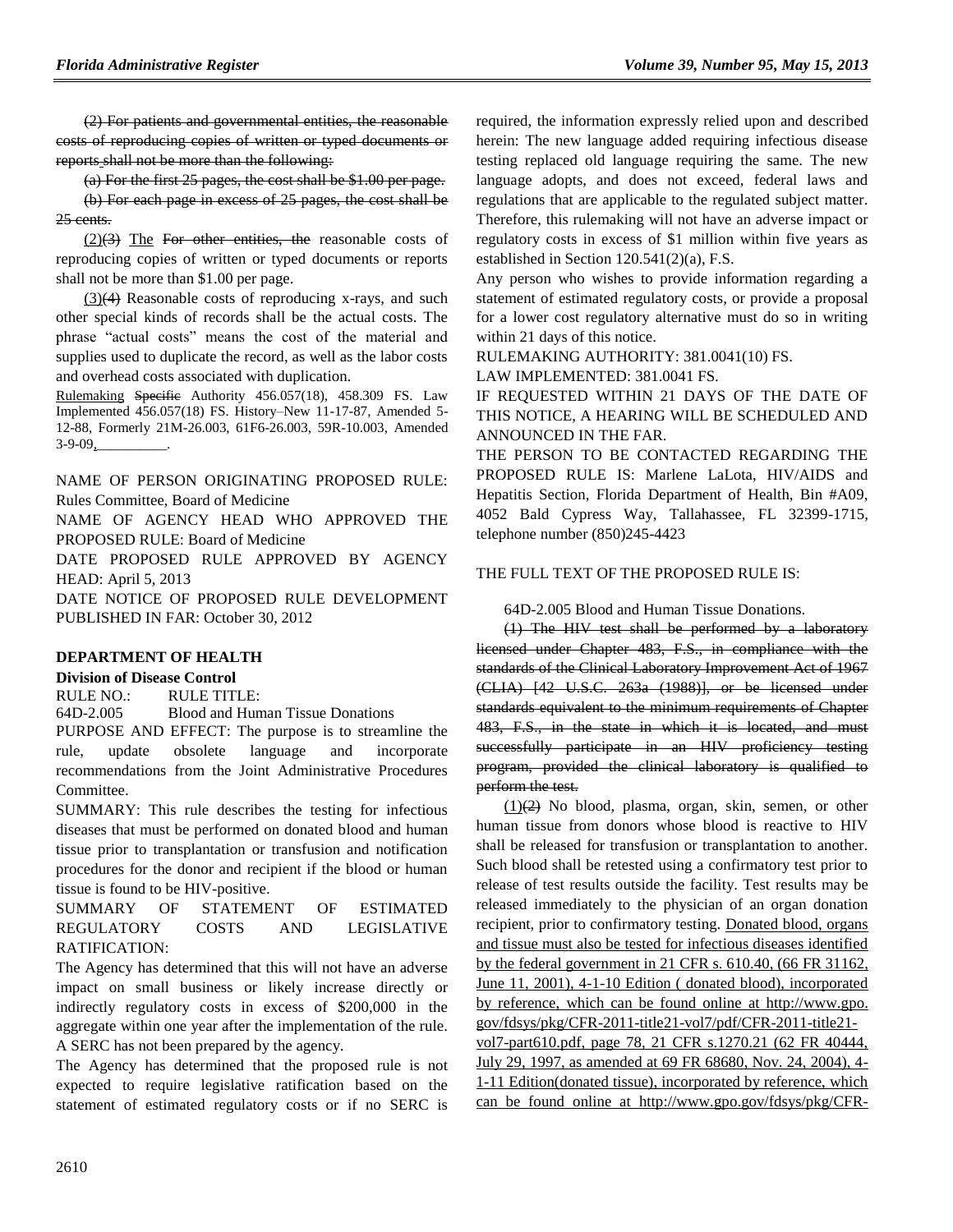[2011-title21-vol8/pdf/CFR-2011-title21-vol8-part1270.pdf,](http://www.gpo.gov/fdsys/pkg/CFR-2011-title21-vol8/pdf/CFR-2011-title21-vol8-part1270.pdf)

page 718, and in the Federal Health Resources and Services Administration's Organ Procurement and Transplantation Network Policy 2.2, as revised 9-1-2012 (donated organs), incorporated by reference, which can be found online at http://optn.transplant.hrsa.gov/PoliciesandBylaws2/policies/pd fs/policy\_2.pdf, pages 2-1 through 2-4.

 $(2)(3)$  The recipient's physician shall be notified of HIV confirmatory test results within 24 hours by the medical director of the facility in the event that blood, plasma, organ, skin, semen, or other tissue is transferred and is subsequently reported positive on confirmatory test. The donor or his legal representative shall also be notified in accordance with the Model Protocol for Counseling Blood, Organ or Tissue Donors.

(3)(4) The Model Protocol for Counseling Blood, Organ or Tissue Donors, effective December, 2012, developed pursuant to Section 381.0041(8) F.S. and incorporated herein by reference provides a list of the information that shall be included in the letter of notification to donors who test positive for to HIV based on confirmatory testing. The Model Protocol for Counseling Blood, Organ or Tissue Donors, effective December 2012,  $7\overline{+12\overline{89}}$ , is also available through the Department of Health, Bureau of HIV/AIDS and Hepatitis Section, 4052 Bald Cypress Way, Bin A09, Tallahassee, Florida 32399-1715, on line at [http://www.doh.state.fl.us/disease\\_ctrl/aids/legal/Donor.html,](http://www.doh.state.fl.us/disease_ctrl/aids/legal/Donor.html) and at

(5) Any blood, plasma, organ, skin, semen, or other human tissue from a donor whose blood test for HIV or hepatitis is repeatedly reactive, or originating from an individual diagnosed with AIDS or ARC, shall not be shipped or used for transfer to another, except as provided by Title 42 Part 72, Title 49 Part 173, and Title 39 Part III, Code of Federal Regulations. Such human tissue shall be destroyed, treated, or disposed, in accordance with Section 381.0098, F.S., and Chapter 64E-16, F.A.C. with the rules promulgated to implement Chapter 88-130, Laws of Florida, relating to bio hazardous waste.

 $(4)(6)$  The blood of any human tissue donor testing negative for HIV or hepatitis at the time of donation shall not require retesting by the collecting facility when such tissue is collected for transplantation, implantation, transfusion, grafting, or any other method of transfer to another human. Rulemaking Specific Authority 381.0041(10) FS. Law Implemented 381.0041 FS. History–New 7-12-89, Amended 5-1-96, Formerly 10D-93.073, Amended\_\_\_\_\_\_\_\_\_\_.

NAME OF PERSON ORIGINATING PROPOSED RULE: Marlene LaLota

NAME OF AGENCY HEAD WHO APPROVED THE PROPOSED RULE: John H. Armstrong, M.D., FACS, State Surgeon General & Secretary

DATE PROPOSED RULE APPROVED BY AGENCY HEAD: March 14, 2013

DATE NOTICE OF PROPOSED RULE DEVELOPMENT PUBLISHED IN FAR: December 4, 2012

# Section III Notice of Changes, Corrections and **Withdrawals**

#### **[WATER MANAGEMENT DISTRICTS](https://www.flrules.org/gateway/department.asp?id=40)**

#### **[South Florida Water Management District](https://www.flrules.org/gateway/organization.asp?id=124)**

| <b>RULE NOS.:</b> | <b>RULE TITLES:</b>                          |
|-------------------|----------------------------------------------|
| 40E-1.602         | Permits Required                             |
| 40E-1.603         | <b>Application Procedures for Processing</b> |
|                   | Permit Applications or Notices of Intent     |
| 40E-1.6065        | Consideration of Intended Agency Decision    |
|                   | on Permit Applications                       |
| 40E-1.607         | <b>Permit Application Processing Fees</b>    |
| 40E-1.6107        | Transfer of Environmental Resource,          |
|                   | Surface Water Management, or Water Use,      |
|                   | or Wetland Resource Permit                   |
| 40E-1.615         | Coordinated Agency Review Procedures for     |
|                   | the Florida Keys Area of Critical State      |
|                   | Concern                                      |
| 40E-1.659         | Forms and Instructions                       |
| 40E-1.715         | Civil Penalty Calculation                    |
|                   | <b>NOTICE OF CORRECTION</b>                  |

Notice is hereby given that the following correction has been made to the proposed rule in Vol. 39, No. 70, April 10, 2013 issue of the Florida Administrative Register. The Summary of the Statement of Estimated Regulatory Costs and Legislative Ratification is corrected to reflect that the amendment (not repeal) of these rules will have no adverse impact on small business.

## **[DEPARTMENT OF HEALTH](https://www.flrules.org/gateway/department.asp?id=64)**

#### **[Division of Environmental Health](https://www.flrules.org/gateway/organization.asp?id=335)**

| <b>RULE TITLES:</b>                          |
|----------------------------------------------|
| General                                      |
| Definitions                                  |
| Permits                                      |
| <b>System Size Determinations</b>            |
| Septage and Food Establishment Sludge        |
| Abandonment of Systems                       |
| <b>Construction Standards for Drainfield</b> |
| Systems                                      |
| Cesspit and Undocumented System              |
| Replacement and Interim System Use           |
| Location and Installation                    |
|                                              |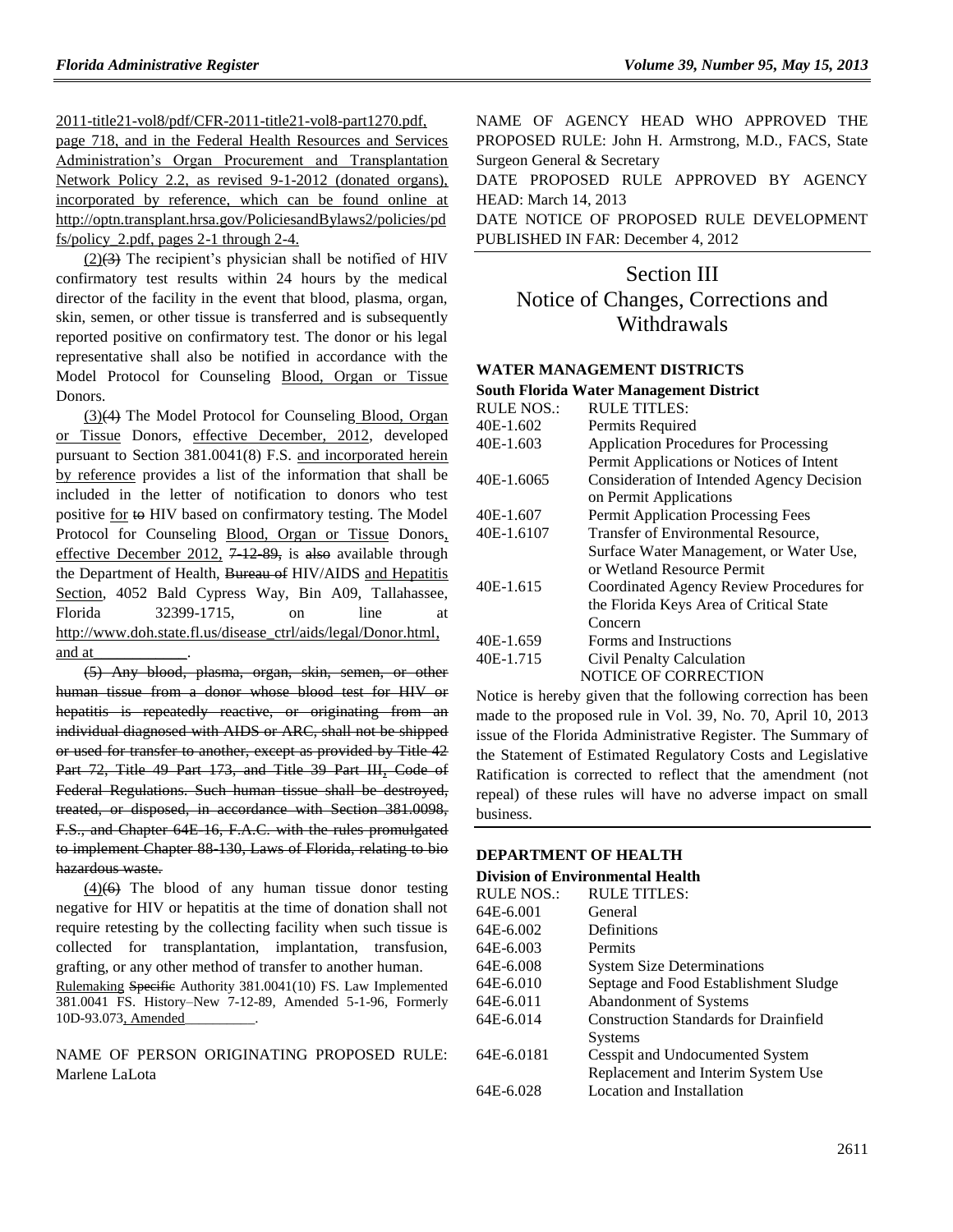### NOTICE OF CHANGE

Notice is hereby given that the following changes have been made to the proposed rule in accordance with subparagraph 120.54(3)(d)1., F.S., published in Vol. 39, No. 38, February 25, 2013 issue of the Florida Administrative Register.

The SUMMARY OF STATEMENT OF ESTIMATED REGULATORY COSTS AND LEGISLATIVE RATIFICATION statement is changed to read as follows:

The Agency has determined that this will not have an adverse impact on small business or likely increase directly or indirectly regulatory costs in excess of \$200,000 in the aggregate within one year after the implementation of the rule. A SERC has not been prepared by the agency.

The Agency has determined that the proposed rule is not expected to require legislative ratification based on the statement of estimated regulatory costs or if no SERC is required, the information expressly relied upon and described herein: Consideration of the economic impact of the rule. The proposed changes result in a relaxation of previous standards or provide alternatives to the requirements in the previous standard and do not exceed any of the criteria established in Section 120.541(2)(a), F.S.

64E-6.001 General.

(1) The provisions of Part I  $(64E-6.001 - 6.016)$  of this chapter shall apply to all areas of the state except where specific provisions in Part II (64E-6.017 - 6.0182), addressing the Florida Keys, or specific provisions in Part IV (64E-6.025 – 6.0295), addressing performance-based treatment systems, exempt or modify compliance with Part I. Part III (64E-6.019) – 6.023) addresses the registration of septic tank contractors and authorization of partnerships and corporations. Part V (64E-6.030) addresses fees for services throughout the chapter of law or other parts of this chapter provide specific exemption or modification to those provisions. The provisions of this chapter must be used in conjunction with Chapter 381 and Part III of, Chapter 489, F.S.

(2) through (7) No change.

Rulemaking Authority 381.0065(3)(a), 489.553(3), 489.557(1) FS. Law Implemented 381.0065, 381.0067, 386.041, 489.553 FS. History–New 12-22-82, Amended 2-5-85, Formerly 10D-6.41, Amended 3-17-92, 1-3-95, 5-14-96, 2-13-97, Formerly 10D-6.041, Amended 11-19-97, 2-3-98, 3-22-00, 9-5-00, 5-24-04, 11-26-06, 6- 25-09, 4-28-10, .

#### 64E-6.002 Definitions.

(1) through (59) No change.

Rulemaking Authority 381.0011(4), (13), 381.0065(3)(a) FS. Law Implemented 381.0065, 381.00655 FS. History–New 12-22-82, Amended 2-5-85, Formerly 10D-6.42, Amended 3-17-92, 1-3-95, Formerly 10D-6.042, Amended 11-19-97, 3-22-00, 11-26-06.

64E-6.008 System Size Determinations.

(1) Minimum design flows for systems serving any structure, building or group of buildings shall be based on the estimated daily sewage flow as determined from Table I or the following:

(a) through (b) No change.

#### TABLE I For System Design

| $1.91$ by section bearing $\mu$                |                |
|------------------------------------------------|----------------|
| <b>ESTIMATED SEWAGE FLOWS</b>                  |                |
| <b>TYPE OF</b>                                 | <b>GALLONS</b> |
| <b>ESTABLISHMENT</b>                           | PER DAY        |
| COMMERCIAL: No change                          |                |
| <b>INSTITUTIONAL: No change</b>                |                |
| <b>RESIDENTIAL:</b>                            |                |
| Residences                                     |                |
| (a) Single or multiple family per dwelling     |                |
| Unit                                           |                |
| 1 Bedroom with 750 sq. ft. or less of building | 100            |
|                                                |                |
| 2 Bedrooms with 751-1200 sq. ft. of building   | 200            |
|                                                |                |
| 3 Bedrooms with 1201-2250 sq. ft. of building  | 300            |
|                                                |                |
| 4 Bedrooms with 2251-3300 sq. ft. of building  | 400            |
|                                                |                |
|                                                |                |

For each additional bedroom or each additional 750 square feet of building area or fraction thereof in a dwelling unit, system sizing shall be increased by 60 gallons per dwelling unit.

(b) Other per occupant………………………………… 50

Footnotes to Table I:

1. through 6. No change.

(2) through (6) No change.

Rulemaking Authority 381.0065(3)(a) FS. Law Implemented 381.0065 FS. History–New 12-22-82, Amended 2-5-85, Formerly 10D-6.48, Amended 3-17-92, 1-3-95, Formerly 10D-6.048, Amended 11-19-97, 3-22-00, 9-5-00, 11-26-06, 6-25-09,

64E-6.011 Abandonment of Systems.

(1) through (4) No change.

Rulemaking Authority 381.0065, 489.553, 489.557 FS. Law Implemented 381.0065, 381.00655, 381.0066, Part I-386.002, 386.003, 386.041 FS. History–New 12-22-82, Amended 2-5-85, Formerly 10D-6.53, Amended 3-17-92, 1-3-95, Formerly 10D-6.053, Amended 6-18-03, 6-25-09.

64E-6.0181 System Repair and Cesspit and Undocumented System Replacement

(1) through (2) No change.

(3) Systems shall be repaired to the following standards provided no system shall be repaired to meet a lower standard of treatment than the treatment standard permitted or required to be met prior to the repair.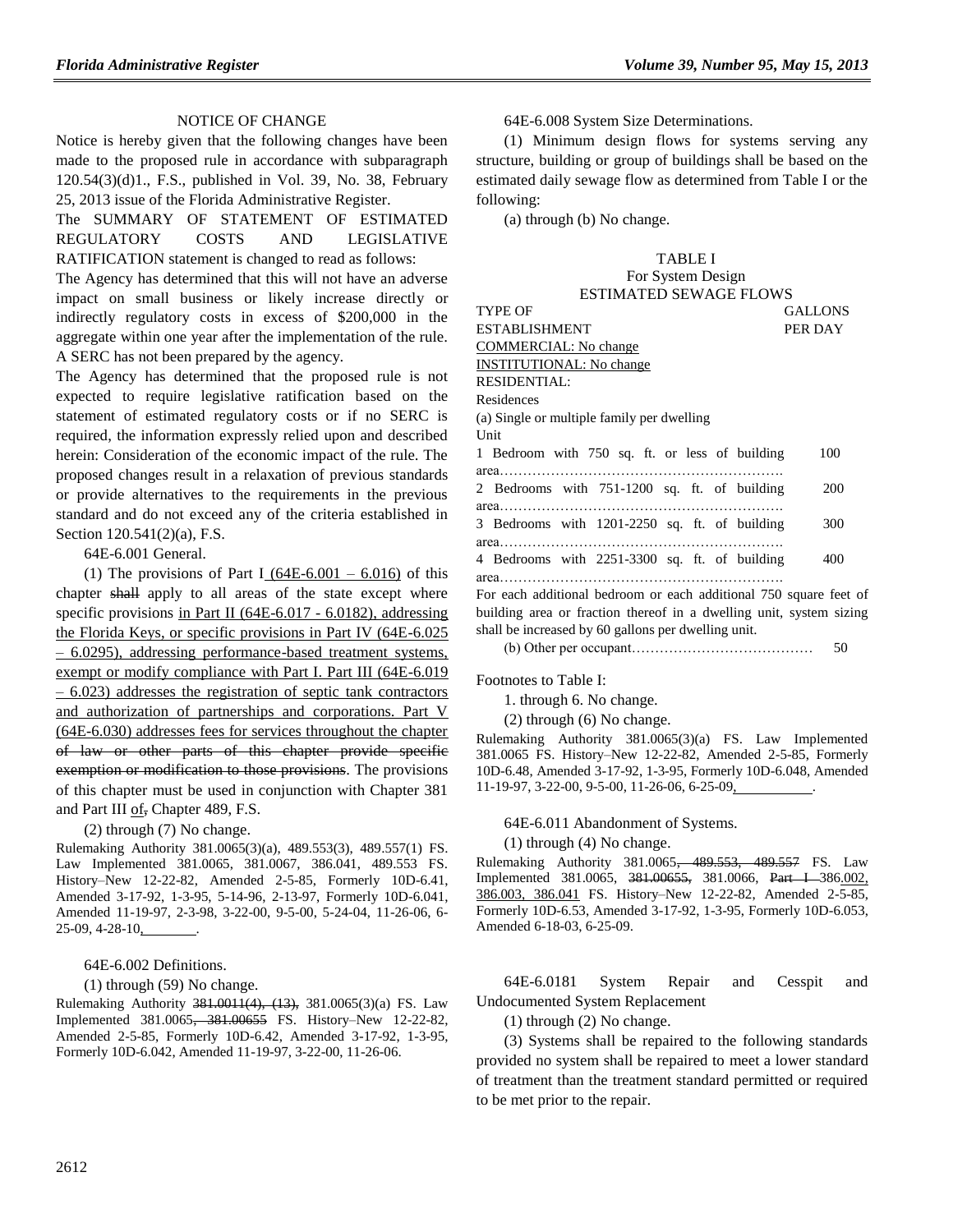(a) No change.

(b) The following general requirements apply for the repair of a septic tank system:

1. through 3. No change.

4. The drainfield component of the system must be located a minimum distance of 50 feet from salt marsh and bButtonwood aAssociation habitat areas where the dominant vegetation species are those typical of salt marsh communities.

5. The bottom of the drainfield shall be at least 24 inches above the wet season water table.

6. renumbered 5. No change.

(c) No change.

Rulemaking Authority 381.0065(3)(a), 381.0065(4)(l) FS. Law Implemented 381.0065, 381.00655 FS. History–New 3-3-98, Amended 3-22-00, 4-21-02, 5-24-04, 11-26-06,

64E-6.028 Location and Installation.

Performance-based treatment systems shall be installed in compliance with the following.

(1) through (2) No change.

(3)(c) Designs based on groundwater monitoring shall be site specific with auger borings in accordance with paragraph 64E-6.004(3)(c), F.A.C., not to exceed 10 foot increments along the drainfields.

(d) Infiltrative surfaces greater than 30 inches below finished grade shall be considered ineffective in the aerobic treatment of wastewater.

(e) Sidewall-to-sidewall separation between adjacent trenches shall be equal to or greater than 1.0 times the width for slightly limited soils and 2.0 times the width for moderately limited soils. A minimum separation of not less than six inches shall be maintained between trenches.

(4) through (5) renumbered (3) through (4) No change. Rulemaking Authority 381.0065(3)(a) FS. Law Implemented 381.0065, 386.041 FS. History–New 2-3-98, Amended 3-22-00, 6- 25-09, .

## **[DEPARTMENT OF ECONOMIC OPPORTUNITY](https://www.flrules.org/gateway/department.asp?id=73)**

## **[Division of Strategic Business Development](https://www.flrules.org/gateway/organization.asp?id=1064)**

| RULE NOS.: | RULE TITLES:                 |
|------------|------------------------------|
| 73A-4.001  | Definitions and Forms        |
| 73A-4.002  | <b>Oualification Process</b> |
|            | NOTICE OF CHANGE             |

Notice is hereby given that the following changes have been made to the proposed rule in accordance with subparagraph 120.54(3)(d)1., F.S., published in Vol. 39, No. 65, April 3, 2013 issue of the Florida Administrative Register.

#### 73A-4.001 Definitions and Forms.

The following capitalized terms have the meanings indicated. Referenced forms are available on the Internet at http:/[/www.floridajobs.org](http://www.floridajobs.org/) or may be obtained from the Division.

(1) "Applicant" means a taxpayer that applies to qualify as eligible to apportion its adjusted federal income under s. 220.153, F. S.

(2) "Application" means the standard "Apportionment by Sales Factor Application" form DSBD 153-2, effective 4/2012, which is hereby incorporated by reference.

(3) "Division" means the Department of Economic Opportunity, Division of Strategic Business Development, which is located at the address: Suite 1902, The Capitol, 402 S. Monroe Street, Tallahassee, Florida 32399-0001.

(4) "Notice of Intent" means the standard "Notice of Intent to Apply for Apportionment by Sales Factor" form DSBD 153-1, effective 4/2012, which is hereby incorporated by reference.

Rulemaking Authority 220.153(5) FS. Law Implemented 220.153 FS. History-New \_\_\_\_\_\_\_\_\_\_\_.

73A-4.002 Qualification Process.

(1) An Applicant must submit a Notice of Intent, form DSBD 153-1, to notify the Division in writing of its intent to submit an Application to apportion its adjusted federal income in order to commence the two year period for measuring qualified capital expenditures. The notice shall state the Applicant's intent to submit an Apportionment Application pursuant to Section 220.153, F.S. and include the name of the taxpayer and Federal Employer Identification Number.

(2) The Division shall acknowledge in writing receipt of the Applicant's Notice of Intent to apply and specify that the two year period for submitting the Aapplication has commenced.

(3) The Division shall evaluate each complete Application in accordance with the requirements of Section 220.153, F.S.

 $(3)(4)$  The Division shall have ten  $(10)$  business days to review each Application for completeness and to notify any Applicant in writing if the Division determines that it is incomplete. The Division's notice shall specify the reasons for its determination, and the Applicant shall have fifteen (15) business days after receipt of such notice to submit a revised Apportionment Application to the Division. If the Applicant fails to submit a revised Apportionment Application within the required time, the Division shall notify the Applicant in writing that it is not approved.

The Division shall notify the Florida Department of Revenue of any approved Application.

Rulemaking Authority 220.153(5) FS. Law Implemented 220.153 FS. History-New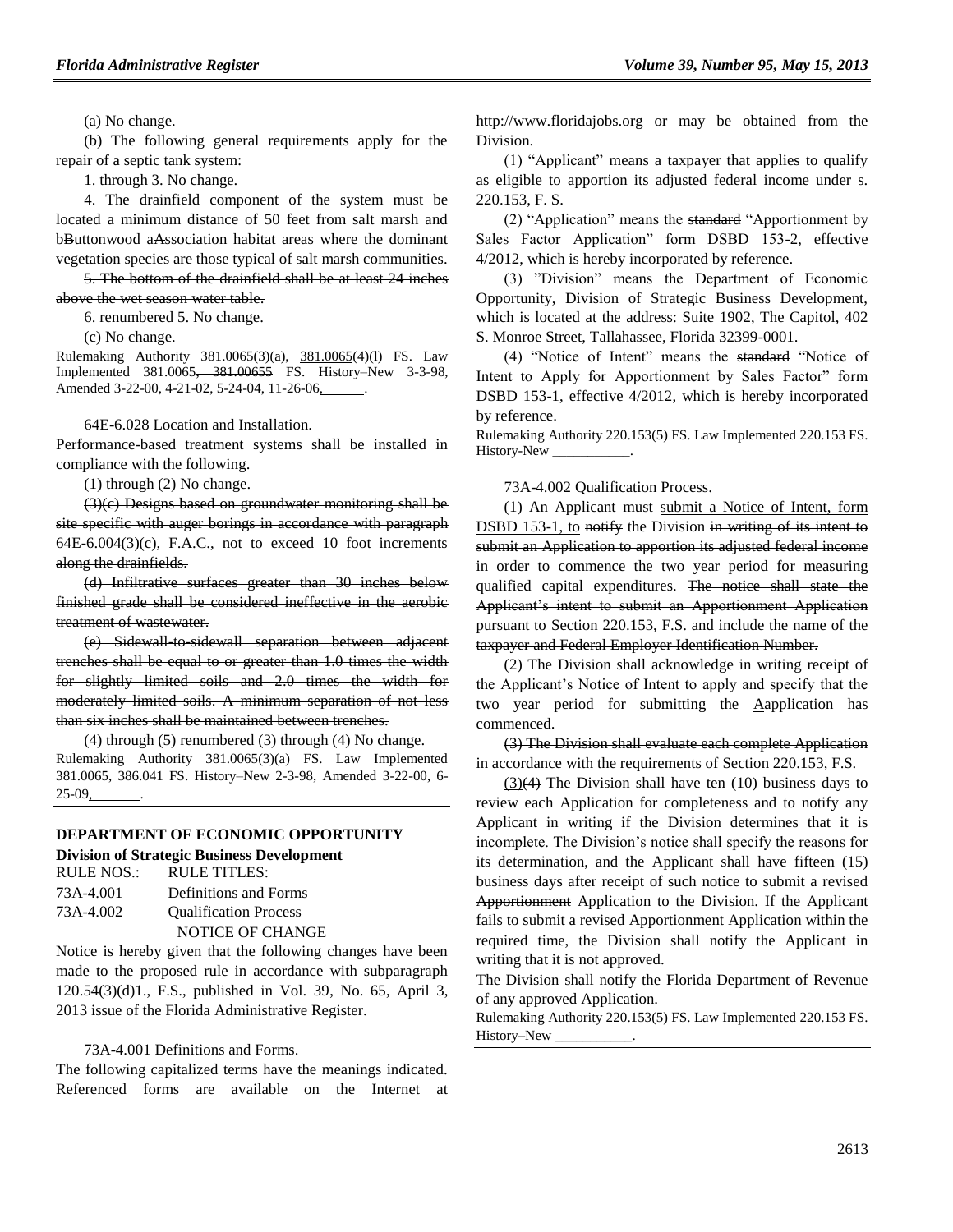## Section IV Emergency Rules

## **NONE**

Section V Petitions and Dispositions Regarding Rule Variance or Waiver

[DEPARTMENT OF HEALTH](https://www.flrules.org/gateway/department.asp?id=64)

[Division of Environmental Health](https://www.flrules.org/gateway/organization.asp?id=335) RULE NO.: RULE TITLE:

[64E-11.007:](https://www.flrules.org/gateway/ruleNo.asp?id=64E-11.007) Sanitary Facilities and Controls

NOTICE IS HEREBY GIVEN that on March 19, 2013, the Department of Health, received a petition for Temporary Variance from subsection 64E-11.007(1), Florida Administrative Code (FAC), from North Palm Beach Elementary School, 2936 Lone Pine Road, Palm Beach Gardens, FL, 33410. This rule requires the water supply to be adequate, of safe sanitary quality and from an approved source in accordance with provisions of Chapter 62-550 and 62-555, FAC, or Chapter 64E-8, FAC. Additionally, hot and cold running water under pressure is required to be provided in all areas where food is prepared and where equipment and mulituse utensils are washed. Comments on this petition should be filed with Althea Gaines, Agency Clerk, Department of Health, Office of General Counsel, 4052 Bald Cypress Way, BIN A02, Tallahassee, Florida 32399-1703, within 14 days of this notice.

A copy of the Petition for Variance or Waiver may be obtained by contacting: Ric Mathis, Bureau of Community Environmental Health, 4052 Bald Cypress Way, BIN A08, Tallahassee, Florida 32399-1710 or by calling (850)245-4444, extension 2337.

## [DEPARTMENT OF HEALTH](https://www.flrules.org/gateway/department.asp?id=64)

[Division of Environmental Health](https://www.flrules.org/gateway/organization.asp?id=335)

RULE NO.: RULE TITLE:

[64E-11.007:](https://www.flrules.org/gateway/ruleNo.asp?id=64E-11.007) Sanitary Facilities and Controls

NOTICE IS HEREBY GIVEN that on April 13, 2013, the Department of Health, received a petition for Permanent Variance from subsection 64E-11.007(5), paragraph 64E-11.007(5)(a), and subsection 64E-11.008(6), Florida Administrative Code (FAC), from Save-A-Lot Consignment., 312 S. State Street, Bunnell, FL 32110. Subsection 64E-11.007(5), FAC, requires each food service establishment to be provided with adequate, readily accessible, conveniently located lavatories equipped with hot and cold running water. Paragraph 64E-11.007(5)(a), FAC, requires at least one

employee handwashing facility within each food preparation area. Subsection 64E-11.008(6), FAC, requires each utility sink or curbed cleaning facility to be supplied with hot and cold water under pressure. Comments on this petition should be filed with Althea Gibson, Agency Clerk, Department of Health, Office of General Counsel, 4052 Bald Cypress Way, BIN A02, Tallahassee, Florida 32399-1703, within 14 days of this notice

A copy of the Petition for Variance or Waiver may be obtained by contacting: Ric Mathis, Bureau of Community Environmental Health, 4052 Bald Cypress Way, BIN A08, Tallahassee, Florida 32399-1710 or by calling (850)245-4444, extension 2337.

## [DEPARTMENT OF HEALTH](https://www.flrules.org/gateway/department.asp?id=64)

[Division of Environmental Health](https://www.flrules.org/gateway/organization.asp?id=335)

RULE NO.: RULE TITLE:

[64E-11.007:](https://www.flrules.org/gateway/ruleNo.asp?id=64E-11.007) Sanitary Facilities and Controls

NOTICE IS HEREBY GIVEN that on April 13, 2013, the Department of Health received a petition for Permanent Variance from subsection 64E-11.007(5), paragraph 64E-11.007(5)(a), and subsection 64E-11.008(6), Florida Administrative Code (FAC), from Save-A-Lot Consignment., 312 S. State Street, Bunnell, FL, 32110. Subsection 64E-11.007(5), FAC, requires each food service establishment to be provided with adequate, readily accessible, conveniently located lavatories equipped with hot and cold running water. Paragraph  $64E-11.007(5)(a)$ , FAC, requires at least one employee handwashing facility within each food preparation area. Subsection 64E-11.008(6), FAC, requires each utility sink or curbed cleaning facility to be supplied with hot and cold water under pressure. Comments on this petition should be filed with Althea Gibson, Agency Clerk, Department of Health, Office of General Counsel, 4052 Bald Cypress Way, BIN A02, Tallahassee, Florida 32399-1703, within 14 days of this notice.

A copy of the Petition for Variance or Waiver may be obtained by contacting: Ric Mathis, Bureau of Environmental Health, 4052 Bald Cypress Way, BIN A08, Tallahassee, Florida 32399-1710 or by calling (850)245-4444, extension 2337.

## [FLORIDA HOUSING FINANCE CORPORATION](https://www.flrules.org/gateway/department.asp?id=67) RULE NO.: RULE TITLE:

[67-48.004:](https://www.flrules.org/gateway/ruleNo.asp?id=67-48.004) Application and Selection Procedures for Developments

NOTICE IS HEREBY GIVEN that on May 14, 2013, the Florida Housing Finance Corporation received a petition for waiver from Dante Fascell Preservation, LLC, of 2011 Universal Application Instructions, Housing Credit Program, Part III, Section B(1)(b) and Chapter 67-48, Florida Administrative Code, which is the requirement to provide a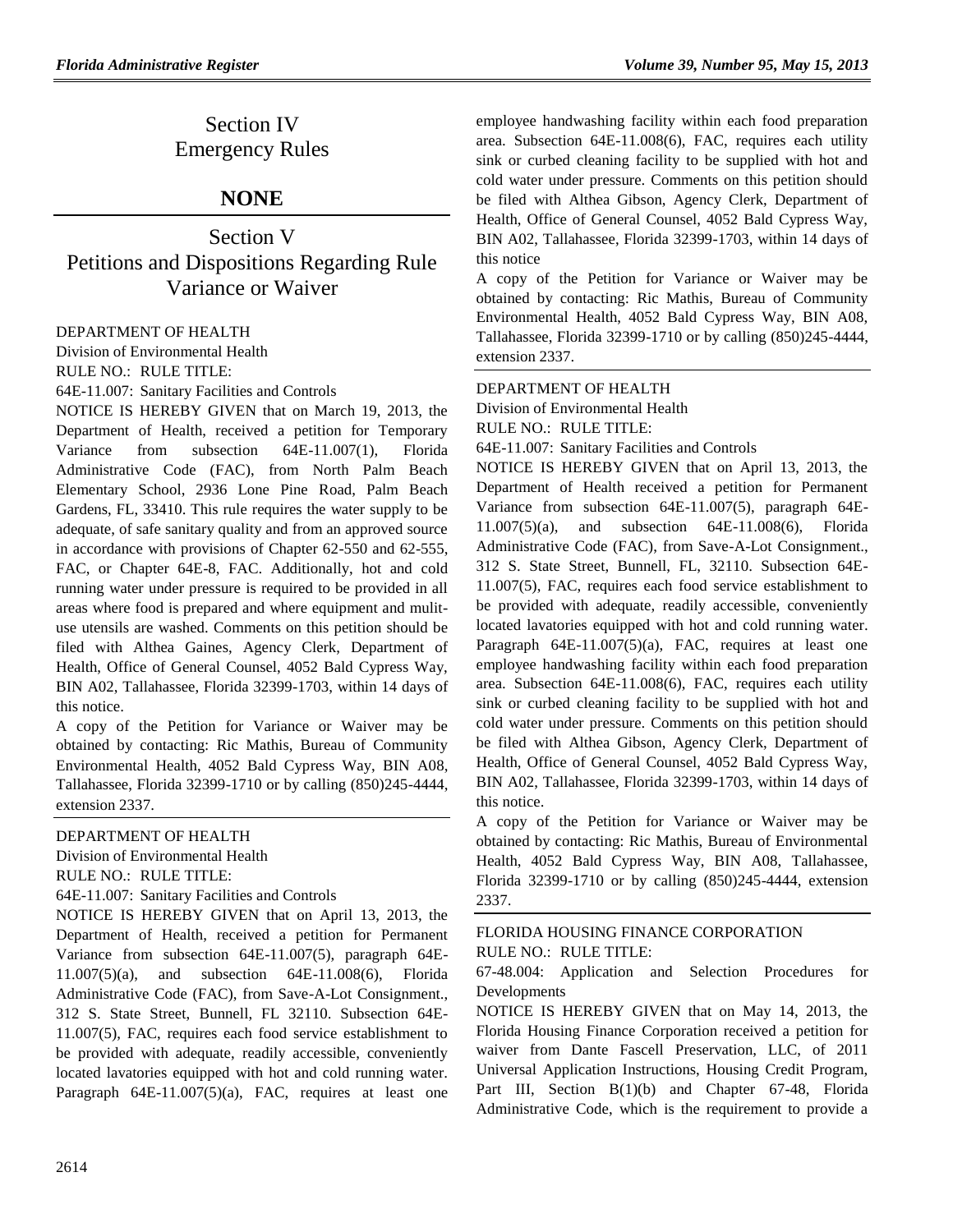full size range in the kitchen of the units located in the Development.

A copy of the Petition for Variance or Waiver may be obtained by contacting: Della Harrell, Corporation Clerk, Florida Housing Finance Corporation, 227 North Bronough Street, Suite 5000, Tallahassee, Florida 32399-1329. The Petition has also been posted on Florida Housing's website at floridahousing.org. Florida Housing will accept comments concerning the Petition for 14 days from the date of publication of this notice. To be considered, comments must be received on or before 5:00 p.m., Eastern Standard Time, on the 14th day after publication of this notice at Florida Housing Finance Corporation, 227 North Bronough Street, Suite 5000, Tallahassee, Florida 32399-1329.

[FLORIDA HOUSING FINANCE CORPORATION](https://www.flrules.org/gateway/department.asp?id=67) RULE NO.: RULE TITLE:

[67-48.004:](https://www.flrules.org/gateway/ruleNo.asp?id=67-48.004) Application and Selection Procedures for Developments.

NOTICE IS HEREBY GIVEN that on May 14, 2013, the Florida Housing Finance Corporation received a petition for waiver from Stirrup Plaza Preservation Phase One, LLC, of 2011 Universal Application Instructions, Housing Credit Program, Part III, Section B(1)(b) and Chapter 67-48, Florida Administrative Code, which is the requirement to provide a full size range in the kitchen of the one-bedroom units located in the Development.

A copy of the Petition for Variance or Waiver may be obtained by contacting: Della Harrell, Corporation Clerk, Florida Housing Finance Corporation, 227 North Bronough Street, Suite 5000, Tallahassee, Florida 32399-1329. The Petition has also been posted on Florida Housing's website at floridahousing.org. Florida Housing will accept comments concerning the Petition for 14 days from the date of publication of this notice. To be considered, comments must be received on or before 5:00 p.m., Eastern Standard Time, on the 14th day after publication of this notice at Florida Housing Finance Corporation, 227 North Bronough Street, Suite 5000, Tallahassee, Florida 32399-1329.

## [FLORIDA HOUSING FINANCE CORPORATION](https://www.flrules.org/gateway/department.asp?id=67) RULE NO.: RULE TITLE:

[67-48.004:](https://www.flrules.org/gateway/ruleNo.asp?id=67-48.004) Application and Selection Procedures for Developments

NOTICE IS HEREBY GIVEN that on May 14, 2013 the Florida Housing Finance Corporation received a petition for waiver from South Miami Plaza Preservation, LLC, of 2011 Universal Application Instructions, Housing Credit Program, Part III, Section B(1)(b) and Chapter 67-48, Florida Administrative Code, which is the requirement to provide a full size range in the kitchen of the units located in the Development.

A copy of the Petition for Variance or Waiver may be obtained by contacting: Della Harrell, Corporation Clerk, Florida Housing Finance Corporation, 227 North Bronough Street, Suite 5000, Tallahassee, Florida 32399-1329. The Petition has also been posted on Florida Housing's website at floridahousing.org. Florida Housing will accept comments concerning the Petition for 14 days from the date of publication of this notice. To be considered, comments must be received on or before 5:00 p.m., Eastern Standard Time, on the 14th day after publication of this notice at Florida Housing Finance Corporation, 227 North Bronough Street, Suite 5000, Tallahassee, Florida 32399-1329.

# Section VI Notice of Meetings, Workshops and Public **Hearings**

#### [DEPARTMENT OF EDUCATION](https://www.flrules.org/gateway/department.asp?id=6)

[Division of Florida Colleges](https://www.flrules.org/gateway/organization.asp?id=212)

The Indian River State College Criminal Justice Training Institute announces a public meeting to which all persons are invited.

DATE AND TIME: June 12, 2013, 10:00 a.m.

PLACE: Treasure Coast Public Safety Training Complex, 4600 Kirby Loop Road, Fort Pierce, FL 34981

GENERAL SUBJECT MATTER TO BE CONSIDERED: This public meeting for the Region XI Council will provide updates on training classes and any other issues involving the Region.

A copy of the agenda may be obtained by contacting: Lawrence Lawson, [llawson@irsc.edu,](mailto:llawson@irsc.edu) (772)462-7676.

## [BOARD OF TRUSTEES OF INTERNAL](https://www.flrules.org/gateway/department.asp?id=18) IMPROVEMENT [TRUST FUND](https://www.flrules.org/gateway/department.asp?id=18)

RULE NO.: RULE TITLE:

[18-1.002:](https://www.flrules.org/gateway/ruleNo.asp?id=18-1.002) Definitions

The Board of Trustees of the Internal Improvement Trust Fund announces a hearing to which all persons are invited.

DATE AND TIME: May 29, 2013, 9:00 a.m.

PLACE: LL-03, Cabinet Meeting Room, The Capitol, Tallahassee, Florida

GENERAL SUBJECT MATTER TO BE CONSIDERED: Adoption of the proposed rule related to appraisals published in the Florida Administrative Register on December 28, 2012, as amended by notices published on February 22, 2013, March 13, 2013, and April 8, 2013.

A copy of the agenda may be obtained by contacting: Connie Byrd, Office of Cabinet Affairs, State of Florida Department of Environmental Protection, 3900 Commonwealth Boulevard, Tallahassee, FL 32399-3000, (850)245-2024, [Connie.Byrd@dep.state.fl.us.](mailto:Connie.Byrd@dep.state.fl.us)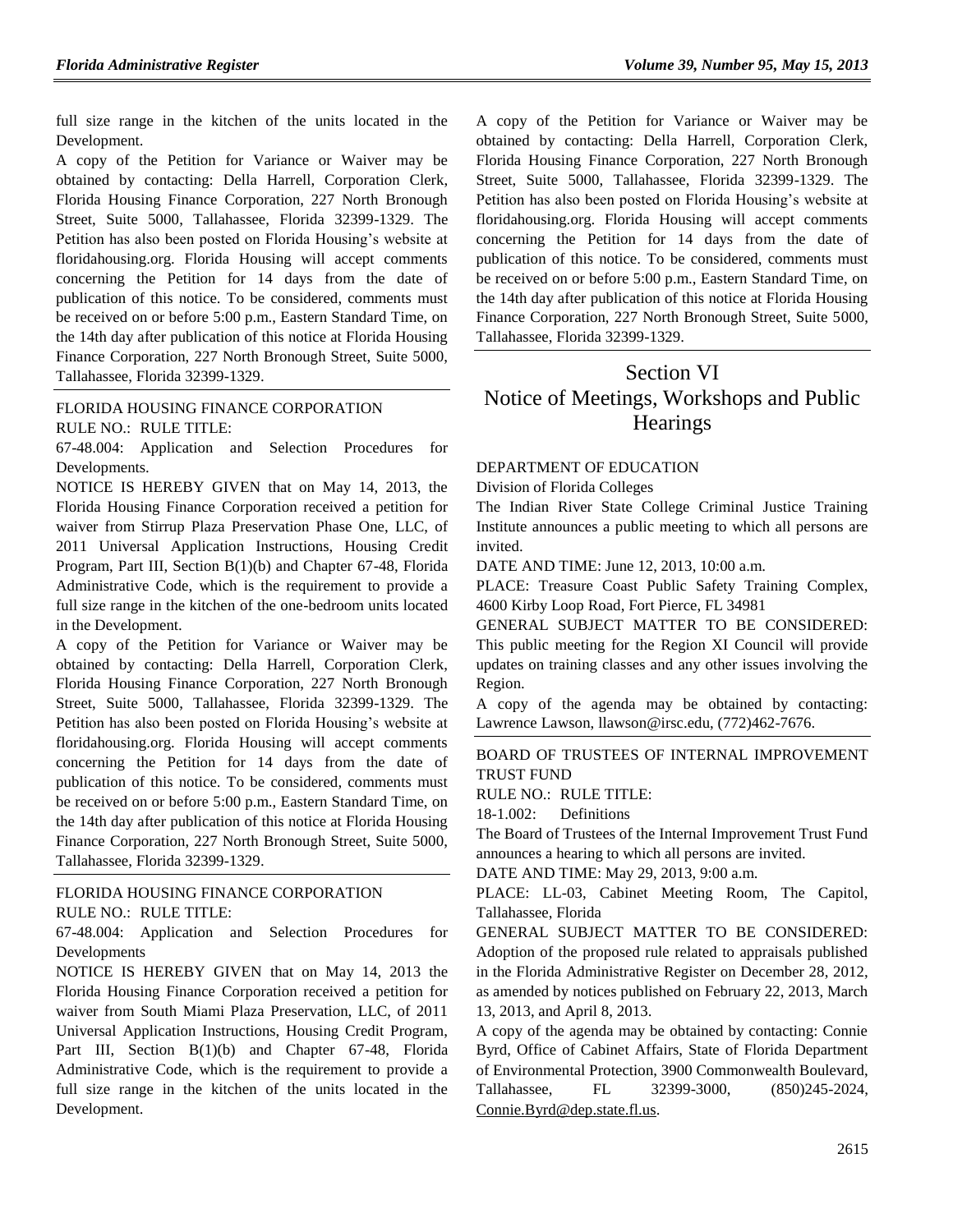Pursuant to the provisions of the Americans with Disabilities Act, any person requiring special accommodations to participate in this workshop/meeting is asked to advise the agency at least 5 days before the workshop/meeting by contacting: Mike Herran, Bureau of Appraisal, Division of State Lands, State of Florida Department of Environmental Protection, 3900 Commonwealth Boulevard, MS110, Tallahassee, Florida 32399-3000, (850)245-2555, [Mike.Herran@dep.state.fl.us.](mailto:Mike.Herran@dep.state.fl.us) If you are hearing or speech impaired, please contact the agency using the Florida Relay Service, 1(800)955-8771 (TDD) or 1(800)955-8770 (Voice).

#### [WATER MANAGEMENT DISTRICTS](https://www.flrules.org/gateway/department.asp?id=40)

[South Florida Water Management District](https://www.flrules.org/gateway/organization.asp?id=124)

RULE NO.: RULE TITLE:

[40E-0.113:](https://www.flrules.org/gateway/ruleNo.asp?id=40E-0.113) Variances from Specified Review Criteria for Environmental Resource Permits

The South Florida Water Management District announces a hearing to which all persons are invited.

DATE AND TIME: July 13, 2013, 9:00 a.m.

PLACE: Village of Key Biscayne, Council Chambers, 560 Crandon Boulevard, Key Biscayne, FL 33149

GENERAL SUBJECT MATTER TO BE CONSIDERED: This is a continuation of the May 9, 2013 public hearing to adopt amendments or repeal provisions in Chapters 40E-0, 40E-1, 40E-4, 40E-40, 40E-41, and 40E-400, F.A.C., and amend and rename the Basis of Review for Environmental Resource Permit Applications within the South Florida Water Management District.

A copy of the agenda may be obtained by contacting: South Florida Water Management District Clerk, 3301 Gun Club Road, West Palm Beach, FL 33406, (800)432-2045, ext. 2087 or (561)682-2087.

Pursuant to the provisions of the Americans with Disabilities Act, any person requiring special accommodations to participate in this workshop/meeting is asked to advise the agency at least 5 days before the workshop/meeting by contacting: South Florida Water Management District Clerk, (800)432-2045, ext. 2087 or (561)682-2087. If you are hearing or speech impaired, please contact the agency using the Florida Relay Service, 1(800)955-8771 (TDD) or 1(800)955- 8770 (Voice).

If any person decides to appeal any decision made by the Board with respect to any matter considered at this meeting or hearing, he/she will need to ensure that a verbatim record of the proceeding is made, which record includes the testimony and evidence from which the appeal is to be issued.

For more information, you may contact: Anita R. Bain, Environmental Resource Permitting Bureau Chief, South Florida Water Management District, 3301 Gun Club Road, West Palm Beach, FL 33406, (800)432-2045, ext. 6866 or (561)682-6866, email: [abain@sfwmd.gov.](mailto:abain@sfwmd.gov) For procedural questions, contact Jan Sluth, Paralegal, South Florida Water Management District, 3301 Gun Club Road, West Palm Beach, FL 33406, (800)432-2045, ext. 6299 or (561)682- 6299, email: [jsluth@sfwmd.gov.](mailto:jsluth@sfwmd.gov)

[WATER MANAGEMENT DISTRICTS](https://www.flrules.org/gateway/department.asp?id=40)

[South Florida Water Management District](https://www.flrules.org/gateway/organization.asp?id=124)

RULE NOS.:RULE TITLES:

[40E-1.602:](https://www.flrules.org/gateway/ruleNo.asp?id=40E-1.602) Permits Required

[40E-1.603:](https://www.flrules.org/gateway/ruleNo.asp?id=40E-1.603) Application Procedures for Processing Permit Applications or Notices of Intent

[40E-1.6065:](https://www.flrules.org/gateway/ruleNo.asp?id=40E-1.6065) Consideration of Intended Agency Decision on Permit Applications

[40E-1.607:](https://www.flrules.org/gateway/ruleNo.asp?id=40E-1.607) Permit Application Processing Fees

[40E-1.6107:](https://www.flrules.org/gateway/ruleNo.asp?id=40E-1.6107) Transfer of Environmental Resource, Surface Water Management, or Water Use, or Wetland Resource Permit

[40E-1.615:](https://www.flrules.org/gateway/ruleNo.asp?id=40E-1.615) Coordinated Agency Review Procedures for the Florida Keys Area of Critical State Concern

[40E-1.659:](https://www.flrules.org/gateway/ruleNo.asp?id=40E-1.659) Forms and Instructions

[40E-1.715:](https://www.flrules.org/gateway/ruleNo.asp?id=40E-1.715) Civil Penalty Calculation

The South Florida Water Management District announces a hearing to which all persons are invited.

DATE AND TIME: July 13, 2013, 9:00 a.m.

PLACE: Village of Key Biscayne, Council Chambers, 560 Crandon Boulevard, Key Biscayne, FL 33149

GENERAL SUBJECT MATTER TO BE CONSIDERED: This is a continuation of the May 9, 2013 public hearing to adopt amendments or repeal provisions in Chapters 40E-0, 40E-1, 40E-4, 40E-40, 40E-41, and 40E-400, F.A.C., and amend and rename the Basis of Review for Environmental Resource Permit Applications within the South Florida Water Management District.

A copy of the agenda may be obtained by contacting: South Florida Water Management District Clerk, 3301 Gun Club Road, West Palm Beach, FL 33406, (800)432-2045, ext. 2087 or (561)682-2087.

Pursuant to the provisions of the Americans with Disabilities Act, any person requiring special accommodations to participate in this workshop/meeting is asked to advise the agency at least 5 days before the workshop/meeting by contacting: South Florida Water Management District Clerk, (800)432-2045, ext. 2087 or (561)682-2087. If you are hearing or speech impaired, please contact the agency using the Florida Relay Service, 1(800)955-8771 (TDD) or 1(800)955- 8770 (Voice).

If any person decides to appeal any decision made by the Board with respect to any matter considered at this meeting or hearing, he/she will need to ensure that a verbatim record of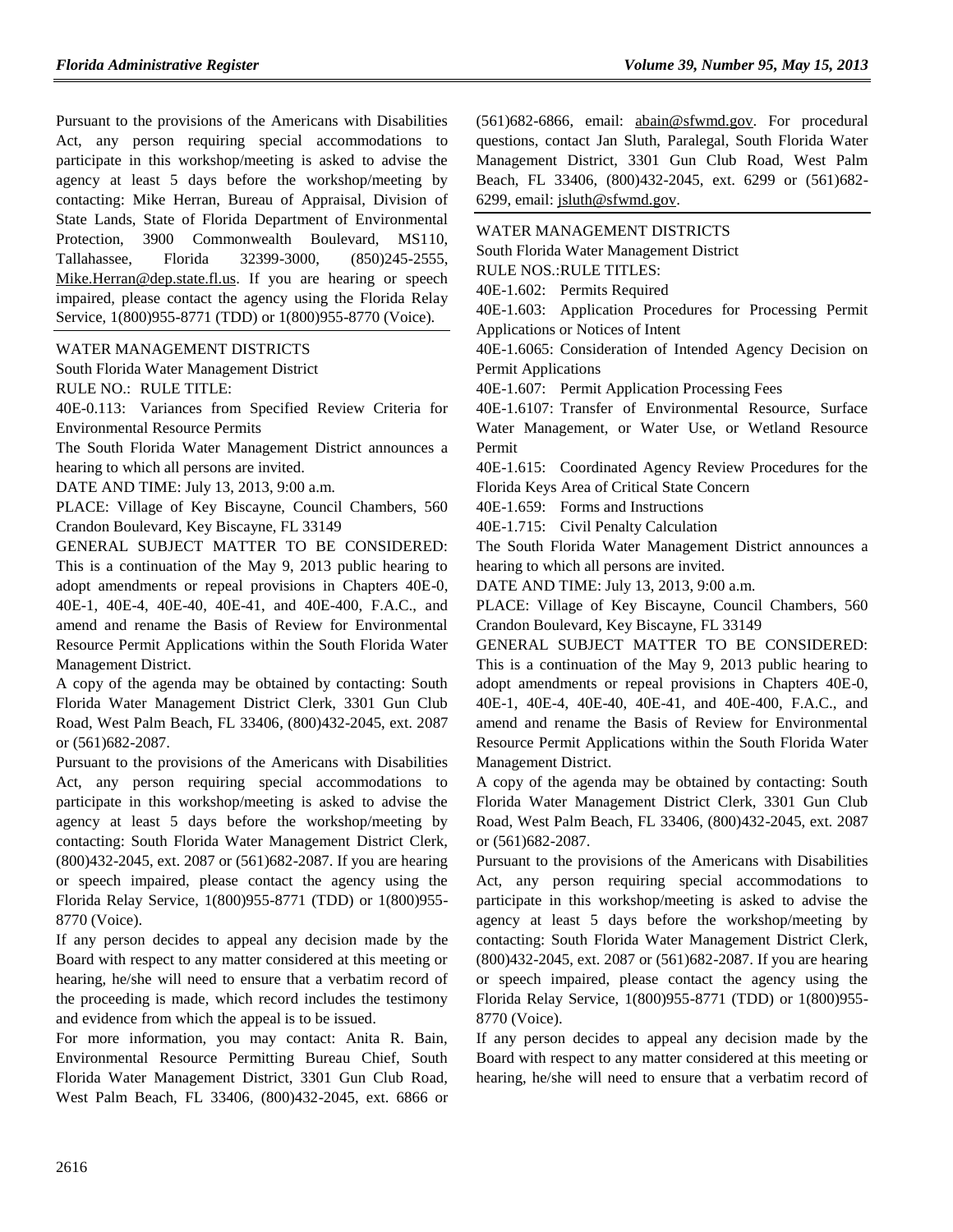the proceeding is made, which record includes the testimony and evidence from which the appeal is to be issued.

For more information, you may contact: Anita R. Bain, Environmental Resource Permitting Bureau Chief, South Florida Water Management District, 3301 Gun Club Road, West Palm Beach, FL 33406, (800)432-2045, ext. 6866 or (561)682-6866, email: [abain@sfwmd.gov.](mailto:abain@sfwmd.gov) For procedural questions, contact Jan Sluth, Paralegal, South Florida Water Management District, 3301 Gun Club Road, West Palm Beach, FL 33406, (800)432-2045, ext. 6299 or (561)682- 6299, email: [jsluth@sfwmd.gov.](mailto:jsluth@sfwmd.gov)

[WATER MANAGEMENT DISTRICTS](https://www.flrules.org/gateway/department.asp?id=40)

[South Florida Water Management District](https://www.flrules.org/gateway/organization.asp?id=124)

RULE NOS.: RULE TITLES:

- [40E-4.010:](https://www.flrules.org/gateway/ruleNo.asp?id=40E-4.010) Review of Environmental Resource Permit Applications
- [40E-4.011:](https://www.flrules.org/gateway/ruleNo.asp?id=40E-4.011) Policy and Purpose

[40E-4.021:](https://www.flrules.org/gateway/ruleNo.asp?id=40E-4.021) Definitions

[40E-4.041:](https://www.flrules.org/gateway/ruleNo.asp?id=40E-4.041) Permits Required

[40E-4.0415:](https://www.flrules.org/gateway/ruleNo.asp?id=40E-4.0415) Permit Thresholds

[40E-4.042:](https://www.flrules.org/gateway/ruleNo.asp?id=40E-4.042) Formal Determination of Wetlands and Other Surface Waters

[40E-4.051:](https://www.flrules.org/gateway/ruleNo.asp?id=40E-4.051) Exemptions From Permitting

[40E-4.0515:](https://www.flrules.org/gateway/ruleNo.asp?id=40E-4.0515) Exemptions From Specified Review Criteria

[40E-4.054:](https://www.flrules.org/gateway/ruleNo.asp?id=40E-4.054) Modification of Exempt Projects

[40E-4.091:](https://www.flrules.org/gateway/ruleNo.asp?id=40E-4.091) Publications, Rules and Interagency Agreements Incorporated by Reference

[40E-4.101:](https://www.flrules.org/gateway/ruleNo.asp?id=40E-4.101) Content of Permit Applications

[40E-4.201:](https://www.flrules.org/gateway/ruleNo.asp?id=40E-4.201) Forms and Instructions

[40E-4.205:](https://www.flrules.org/gateway/ruleNo.asp?id=40E-4.205) Permit Application Processing Fees

[40E-4.301:](https://www.flrules.org/gateway/ruleNo.asp?id=40E-4.301) Conditions for Issuance of Permits

[40E-4.302:](https://www.flrules.org/gateway/ruleNo.asp?id=40E-4.302) Additional Conditions for Issuance of Permits

[40E-4.303:](https://www.flrules.org/gateway/ruleNo.asp?id=40E-4.303) Environmental Resource Permit Authorization

[40E-4.305:](https://www.flrules.org/gateway/ruleNo.asp?id=40E-4.305) Conceptual Approvals

[40E-4.321:](https://www.flrules.org/gateway/ruleNo.asp?id=40E-4.321) Duration of Permits

[40E-4.331:](https://www.flrules.org/gateway/ruleNo.asp?id=40E-4.331) Modification of Permits

[40E-4.341:](https://www.flrules.org/gateway/ruleNo.asp?id=40E-4.341) District Revocation or Modification of Permits

[40E-4.351:](https://www.flrules.org/gateway/ruleNo.asp?id=40E-4.351) Transfer of Permits

[40E-4.361:](https://www.flrules.org/gateway/ruleNo.asp?id=40E-4.361) Conversion from Construction Phase to Operation Phase

[40E-4.381:](https://www.flrules.org/gateway/ruleNo.asp?id=40E-4.381) General Conditions

[40E-4.451:](https://www.flrules.org/gateway/ruleNo.asp?id=40E-4.451) Emergency Authorization

The South Florida Water Management District announces a hearing to which all persons are invited.

DATE AND TIME: July 13, 2013, 9:00 a.m.

PLACE: Village of Key Biscayne, Council Chambers, 560 Crandon Boulevard, Key Biscayne, FL 33149

GENERAL SUBJECT MATTER TO BE CONSIDERED: This is a continuation of the May 9, 2013 public hearing to adopt amendments or repeal provisions in Chapters 40E-0, 40E-1, 40E-4, 40E-40, 40E-41, and 40E-400, F.A.C., and amend and rename the Basis of Review for Environmental Resource Permit Applications within the South Florida Water Management District.

A copy of the agenda may be obtained by contacting: South Florida Water Management District Clerk, 3301 Gun Club Road, West Palm Beach, FL 33406, (800)432-2045, ext. 2087 or (561)682-2087.

Pursuant to the provisions of the Americans with Disabilities Act, any person requiring special accommodations to participate in this workshop/meeting is asked to advise the agency at least 5 days before the workshop/meeting by contacting: South Florida Water Management District Clerk, (800)432-2045, ext. 2087 or (561)682-2087. If you are hearing or speech impaired, please contact the agency using the Florida Relay Service, 1(800)955-8771 (TDD) or 1(800)955- 8770 (Voice).

If any person decides to appeal any decision made by the Board with respect to any matter considered at this meeting or hearing, he/she will need to ensure that a verbatim record of the proceeding is made, which record includes the testimony and evidence from which the appeal is to be issued.

For more information, you may contact: Anita R. Bain, Environmental Resource Permitting Bureau Chief, South Florida Water Management District, 3301 Gun Club Road, West Palm Beach, FL 33406, (800)432-2045, ext. 6866, or (561)682-6866, email: abain@sfwmd.gov. For procedural questions, contact Jan Sluth, Paralegal, South Florida Water Management District, 3301 Gun Club Road, West Palm Beach, FL 33406, (800)432-2045, ext. 6299 or (561)682- 6299, email: jsluth@sfwmd.gov.

#### [WATER MANAGEMENT DISTRICTS](https://www.flrules.org/gateway/department.asp?id=40)

[South Florida Water Management District](https://www.flrules.org/gateway/organization.asp?id=124)

RULE NOS.:RULE TITLES:

- [40E-6.011:](https://www.flrules.org/gateway/ruleNo.asp?id=40E-6.011) Policy and Purpose
- [40E-6.021:](https://www.flrules.org/gateway/ruleNo.asp?id=40E-6.021) Definitions
- [40E-6.031:](https://www.flrules.org/gateway/ruleNo.asp?id=40E-6.031) Implementation
- [40E-6.041:](https://www.flrules.org/gateway/ruleNo.asp?id=40E-6.041) Consent Required
- [40E-6.051:](https://www.flrules.org/gateway/ruleNo.asp?id=40E-6.051) Exemptions
- [40E-6.091:](https://www.flrules.org/gateway/ruleNo.asp?id=40E-6.091) Publications Incorporated by Reference
- [40E-6.101:](https://www.flrules.org/gateway/ruleNo.asp?id=40E-6.101) Content of Application

[40E-6.121:](https://www.flrules.org/gateway/ruleNo.asp?id=40E-6.121) Conditions for Issuance of Notice General Permits

[40E-6.201:](https://www.flrules.org/gateway/ruleNo.asp?id=40E-6.201) Content of Application

- [40E-6.221:](https://www.flrules.org/gateway/ruleNo.asp?id=40E-6.221) Conditions for Issuance of Standard Permits
- [40E-6.321:](https://www.flrules.org/gateway/ruleNo.asp?id=40E-6.321) Duration of Permits
- [40E-6.331:](https://www.flrules.org/gateway/ruleNo.asp?id=40E-6.331) Modification of Permits
- [40E-6.341:](https://www.flrules.org/gateway/ruleNo.asp?id=40E-6.341) Revocation of Permits
- [40E-6.351:](https://www.flrules.org/gateway/ruleNo.asp?id=40E-6.351) Transfer of Permits
- [40E-6.361:](https://www.flrules.org/gateway/ruleNo.asp?id=40E-6.361) Financial Assurances and Insurance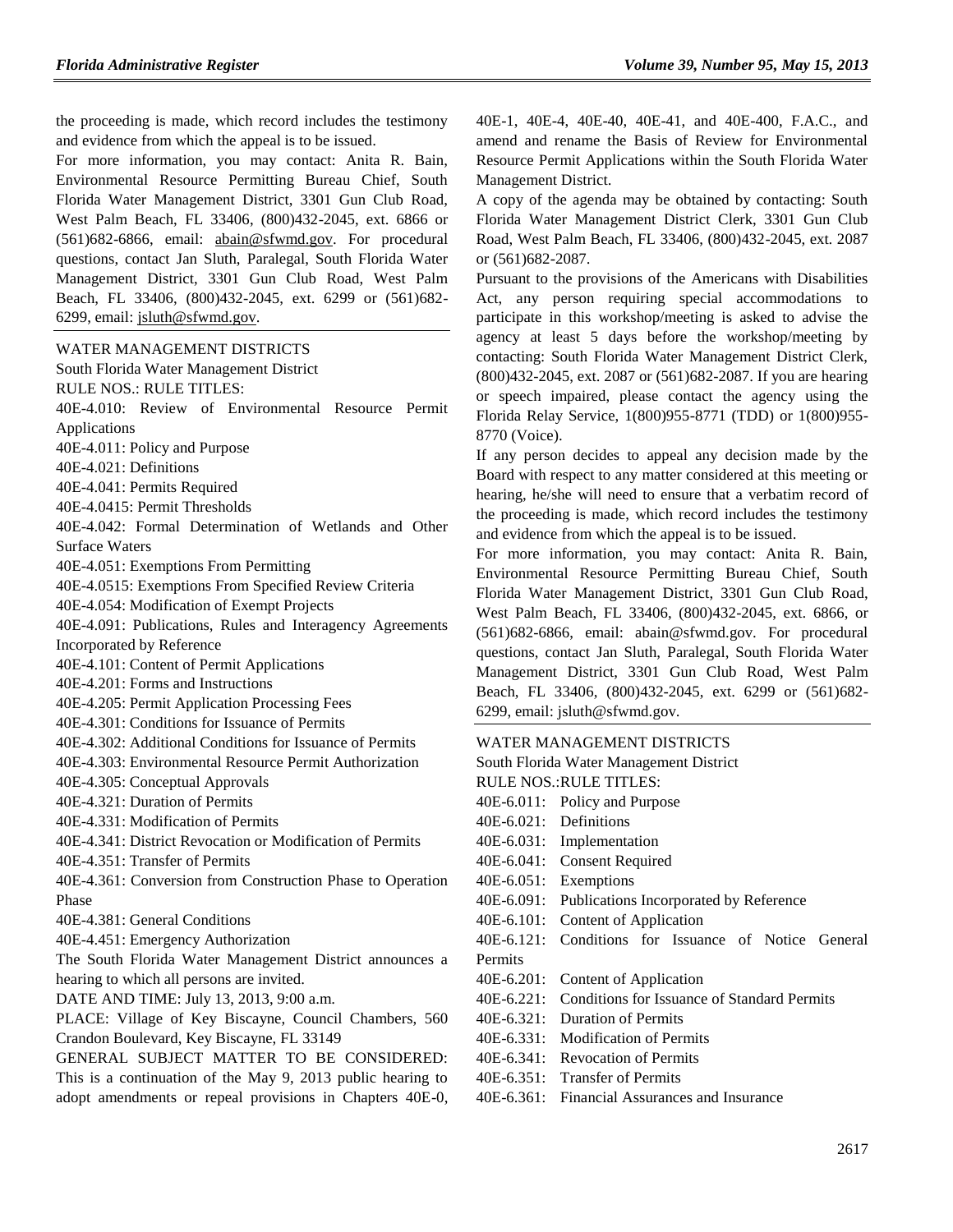[40E-6.381:](https://www.flrules.org/gateway/ruleNo.asp?id=40E-6.381) Limiting Conditions [40E-6.451:](https://www.flrules.org/gateway/ruleNo.asp?id=40E-6.451) Emergency Authorization [40E-6.481:](https://www.flrules.org/gateway/ruleNo.asp?id=40E-6.481) Emergency Measures [40E-6.501:](https://www.flrules.org/gateway/ruleNo.asp?id=40E-6.501) Unlawful Use and Civil Penalties [40E-6.521:](https://www.flrules.org/gateway/ruleNo.asp?id=40E-6.521) Self Help [40E-6.601:](https://www.flrules.org/gateway/ruleNo.asp?id=40E-6.601) Permit Application Processing Fees [40E-6.701:](https://www.flrules.org/gateway/ruleNo.asp?id=40E-6.701) C-18 Policy and Purpose [40E-6.711:](https://www.flrules.org/gateway/ruleNo.asp?id=40E-6.711) C-18 Canal Right of Way Boundary

[40E-6.721:](https://www.flrules.org/gateway/ruleNo.asp?id=40E-6.721) C-18 Permits Required

[40E-6.731:](https://www.flrules.org/gateway/ruleNo.asp?id=40E-6.731) C-18 Exemptions

[40E-6.741:](https://www.flrules.org/gateway/ruleNo.asp?id=40E-6.741) C-18 Limiting Conditions

[40E-6.751:](https://www.flrules.org/gateway/ruleNo.asp?id=40E-6.751) C-18 Use Zones

The South Florida Water Management District announces a hearing to which all persons are invited.

DATE AND TIME: June 13, 2013, 9:00 a.m.

PLACE: Key Biscayne, Counsel Chamber, 560 Crandon Blvd., Key Biscayne, FL 33149

GENERAL SUBJECT MATTER TO BE CONSIDERED: This is a continuation of the May 9, 2013 public hearing to amend Rules 40E-6.011, 40E-6.021, 40E-6.031, 40E-6.041, 40E-6.051, 40E-6.091, 40E-6.201, 40E-6.221, 40E-6.321, 40E-6.331, 40E-6.341, 40E-6.351, 40E-6.361, 40E-6.381, 40E-6.451, 40E-6.481, 40E-6.501, 40E-6.521, and 40E-6.601, F.A.C., to repeal Rules 40E-6.101 and 40E-6.121, F.A.C. and to create new Rules. The rule amendments and repeals are being done in order to update right of way permitting rules in need of correction, modification and/or clarification in an effort to streamline and clarify the permitting process and correct inaccuracies. New Rules 40E-6.701, 40E-6.711, 40E-6.721, 40E-6.731, 40E-6.741, and 40E-6.751, F.A.C, will merge relevant portion of Chapter 40E-62, F.A.C. use of the District's C-18 Canal Right of Way into Chapter 40E-6, F.A.C. and repeal the remainder of Chapter 40E-62, F.A.C.

A copy of the agenda may be obtained by contacting: Jacki McGorty, (561)682-2087[, jmcgorty@sfwmd.gov.](mailto:jmcgorty@sfwmd.gov)

Pursuant to the provisions of the Americans with Disabilities Act, any person requiring special accommodations to participate in this workshop/meeting is asked to advise the agency at least 5 days before the workshop/meeting by contacting: South Florida Water Management District Clerk at (800)432-2945, ext. 2087 or (561)682-2087. If you are hearing or speech impaired, please contact the agency using the Florida Relay Service, 1(800)955-8771 (TDD) or 1(800)955- 8770 (Voice).

For more information, you may contact: : Jorge Patino, Section Administrator – Right Of Way, South Florida Water Management District, Post Office Box 24680, West Palm Beach, FL 33416-4680, telephone (800)432-2045, ext. 6175 or (561)682-6175 or by email to [jpatino@sfwmd.gov.](mailto:jpatino@sfwmd.gov) For procedural questions, please contact Juli Russell, Paralegal, South Florida Water Management District, Post Office Box

24680, West Palm Beach, FL 33416-4680, telephone (800)432-2045, extension 6268 or (561)682-6268 or by email to or [jurussel@sfwmd.gov.](mailto:jurussel@sfwmd.gov)

## [WATER MANAGEMENT DISTRICTS](https://www.flrules.org/gateway/department.asp?id=40)

[South Florida Water Management District](https://www.flrules.org/gateway/organization.asp?id=124)

RULE NO.: RULE TITLE:

[40E-40.010:](https://www.flrules.org/gateway/ruleNo.asp?id=40E-40.010) Review of Environmental Resource Standard Permit Applications

[40E-40.011:](https://www.flrules.org/gateway/ruleNo.asp?id=40E-40.011) Policy and Purpose

[40E-40.021:](https://www.flrules.org/gateway/ruleNo.asp?id=40E-40.021) Definitions

[40E-40.031:](https://www.flrules.org/gateway/ruleNo.asp?id=40E-40.031) Implementation

[40E-40.041:](https://www.flrules.org/gateway/ruleNo.asp?id=40E-40.041) Permit Thresholds

[40E-40.042:](https://www.flrules.org/gateway/ruleNo.asp?id=40E-40.042) Standard Permit for Incidental Site Activities

[40E-40.051:](https://www.flrules.org/gateway/ruleNo.asp?id=40E-40.051) Standard Permit Authorization

[40E-40.061:](https://www.flrules.org/gateway/ruleNo.asp?id=40E-40.061) Delegation of Authority Pertaining to General Environmental Resource Permits, General Surface Water Management Permits and Associated Sovereign Submerged Lands Authorizations

[40E-40.091:](https://www.flrules.org/gateway/ruleNo.asp?id=40E-40.091) Publications, Rules and Interagency Agreements Incorporated by Reference

[40E-40.101:](https://www.flrules.org/gateway/ruleNo.asp?id=40E-40.101) Content of Permit Application

[40E-40.141:](https://www.flrules.org/gateway/ruleNo.asp?id=40E-40.141) Request for Additional Information

[40E-40.302:](https://www.flrules.org/gateway/ruleNo.asp?id=40E-40.302) Conditions for Issuance of Permits

[40E-40.321:](https://www.flrules.org/gateway/ruleNo.asp?id=40E-40.321) Duration of Permits

[40E-40.331:](https://www.flrules.org/gateway/ruleNo.asp?id=40E-40.331) Modification of Permits

[40E-40.341:](https://www.flrules.org/gateway/ruleNo.asp?id=40E-40.341) District Revocation or Modification of Permits

[40E-40.351:](https://www.flrules.org/gateway/ruleNo.asp?id=40E-40.351) Transfer of Permits

[40E-40.381:](https://www.flrules.org/gateway/ruleNo.asp?id=40E-40.381) General Conditions

[40E-40.391:](https://www.flrules.org/gateway/ruleNo.asp?id=40E-40.391) Forms and Instructions

[40E-40.407:](https://www.flrules.org/gateway/ruleNo.asp?id=40E-40.407) Permit Application Processing Fees

The South Florida Water Management District announces a hearing to which all persons are invited.

DATE AND TIME: June 13, 2013, 9:00 a.m.

PLACE: Village of Key Biscayne, Council Chambers, 560 Crandon Boulevard, Key Biscayne, FL 33149.

GENERAL SUBJECT MATTER TO BE CONSIDERED: This is a continuation of the May 9, 2013 public hearing to adopt amendments or repeal provisions in Chapters 40E-0, 40E-1, 40E-4, 40E-40, 40E-41, and 40E-400, F.A.C., and amend and rename the Basis of Review for Environmental Resource Permit Applications within the South Florida Water Management District.

A copy of the agenda may be obtained by contacting: South Florida Water Management District Clerk, 3301 Gun Club Road, West Palm Beach, FL 33406, (800)432-2045, ext. 2087 or (561)682-2087.

Pursuant to the provisions of the Americans with Disabilities Act, any person requiring special accommodations to participate in this workshop/meeting is asked to advise the agency at least 5 days before the workshop/meeting by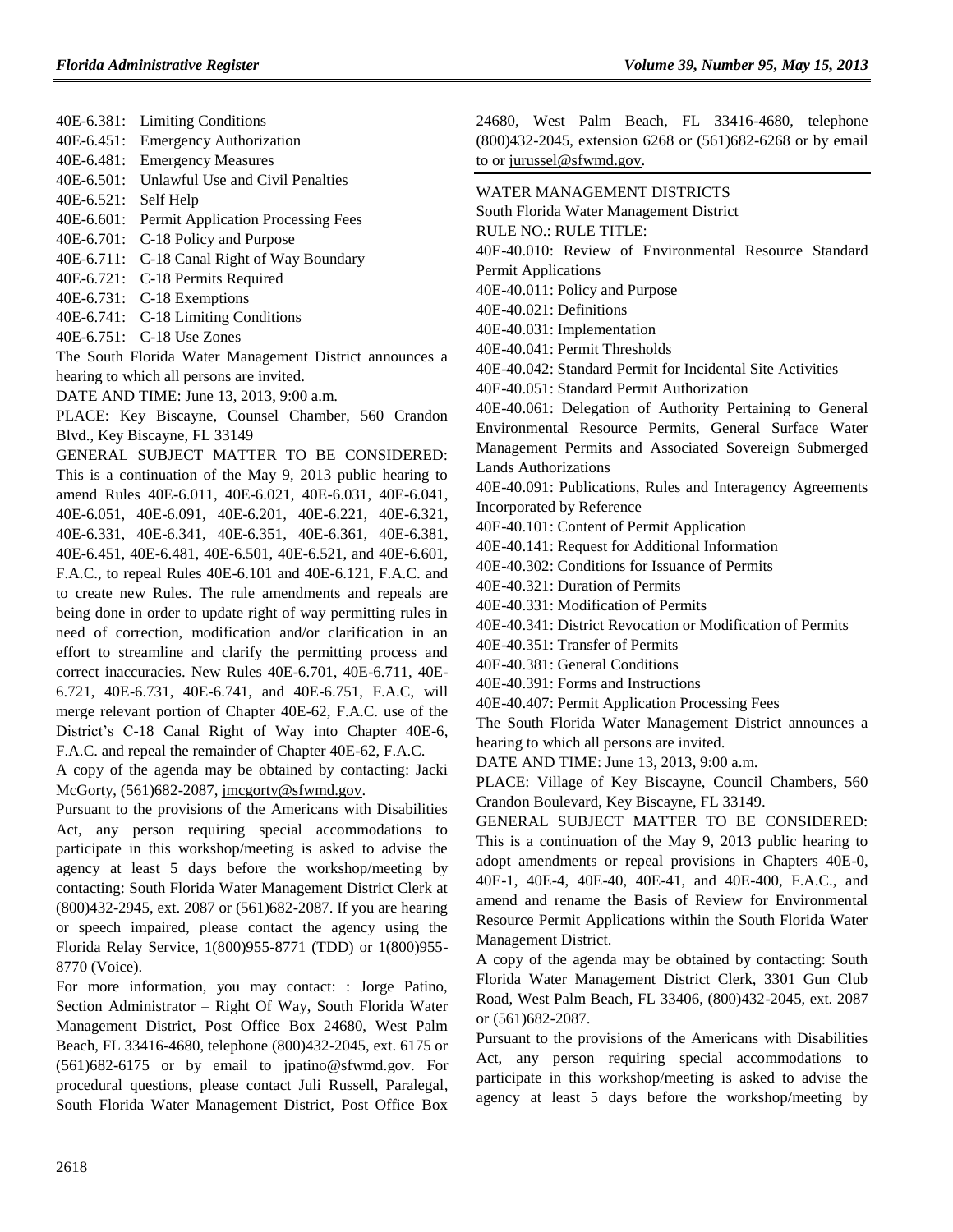contacting: South Florida Water Management District Clerk, (800)432-2045, ext. 2087 or (561)682-2087. If you are hearing or speech impaired, please contact the agency using the Florida Relay Service, 1(800)955-8771 (TDD) or 1(800)955- 8770 (Voice).

If any person decides to appeal any decision made by the Board with respect to any matter considered at this meeting or hearing, he/she will need to ensure that a verbatim record of the proceeding is made, which record includes the testimony and evidence from which the appeal is to be issued.

For more information, you may contact: Anita R. Bain, Environmental Resource Permitting Bureau Chief, South Florida Water Management District, 3301 Gun Club Road, West Palm Beach, FL 33406, (800)432-2045, ext. 6866, or (561)682-6866, email: [abain@sfwmd.gov.](mailto:abain@sfwmd.gov) For procedural questions, contact Jan Sluth, Paralegal, South Florida Water Management District, 3301 Gun Club Road, West Palm Beach, FL 33406, (800)432-2045, ext. 6299, or (561)682- 6299, email: [jsluth@sfwmd.gov.](mailto:jsluth@sfwmd.gov)

[WATER MANAGEMENT DISTRICTS](https://www.flrules.org/gateway/department.asp?id=40)

[South Florida Water Management District](https://www.flrules.org/gateway/organization.asp?id=124)

RULE NOS.: RULE TITLES:

[40E-41.011:](https://www.flrules.org/gateway/ruleNo.asp?id=40E-41.011) Policy and Purpose

[40E-41.043:](https://www.flrules.org/gateway/ruleNo.asp?id=40E-41.043) Application of Part I

[40E-41.053:](https://www.flrules.org/gateway/ruleNo.asp?id=40E-41.053) Exemptions

[40E-41.063:](https://www.flrules.org/gateway/ruleNo.asp?id=40E-41.063) Conditions for Issuance of Permits in the Western Canal 9 Basin

[40E-41.143:](https://www.flrules.org/gateway/ruleNo.asp?id=40E-41.143) Application of Part II

[40E-41.160:](https://www.flrules.org/gateway/ruleNo.asp?id=40E-41.160) Content of Application

[40E-41.243:](https://www.flrules.org/gateway/ruleNo.asp?id=40E-41.243) Application of Part III

[40E-41.260:](https://www.flrules.org/gateway/ruleNo.asp?id=40E-41.260) Content of Application

[40E-41.263:](https://www.flrules.org/gateway/ruleNo.asp?id=40E-41.263) Conditions for Issuance of Permits in the C-51 Basin

[40E-41.333:](https://www.flrules.org/gateway/ruleNo.asp?id=40E-41.333) Implementation

[40E-41.343:](https://www.flrules.org/gateway/ruleNo.asp?id=40E-41.343) Application of Part IV

[40E-41.363:](https://www.flrules.org/gateway/ruleNo.asp?id=40E-41.363) Conditions for Issuance of Permits in the Water Preserve Area, Water Preserve Area Basin, or Adjacent to the Protective Levees

The South Florida Water Management District announces a hearing to which all persons are invited.

DATE AND TIME: July 13, 2013, 9:00 a.m.

PLACE: Village of Key Biscayne, Council Chambers, 560 Crandon Boulevard, Key Biscayne, FL 33149.

GENERAL SUBJECT MATTER TO BE CONSIDERED: This is a continuation of the May 9, 2013 public hearing to adopt amendments or repeal provisions in Chapters 40E-0, 40E-1, 40E-4, 40E-40, 40E-41, and 40E-400, F.A.C., and amend and rename the Basis of Review for Environmental Resource Permit Applications within the South Florida Water Management District.

A copy of the agenda may be obtained by contacting: South Florida Water Management District Clerk, 3301 Gun Club Road, West Palm Beach, FL 33406, (800)432-2045, ext. 2087 or (561)682-2087.

Pursuant to the provisions of the Americans with Disabilities Act, any person requiring special accommodations to participate in this workshop/meeting is asked to advise the agency at least 5 days before the workshop/meeting by contacting: South Florida Water Management District Clerk, (800)432-2045, ext. 2087 or (561)682-2087. If you are hearing or speech impaired, please contact the agency using the Florida Relay Service, 1(800)955-8771 (TDD) or 1(800)955- 8770 (Voice).

If any person decides to appeal any decision made by the Board with respect to any matter considered at this meeting or hearing, he/she will need to ensure that a verbatim record of the proceeding is made, which record includes the testimony and evidence from which the appeal is to be issued.

For more information, you may contact: Anita R. Bain, Environmental Resource Permitting Bureau Chief, South Florida Water Management District, 3301 Gun Club Road, West Palm Beach, FL 33406, (800)432-2045, ext. 6866 or (561)682-6866, email: [abain@sfwmd.gov.](mailto:abain@sfwmd.gov) For procedural questions, contact Jan Sluth, Paralegal, South Florida Water Management District, 3301 Gun Club Road, West Palm Beach, FL 33406, (800)432-2045, ext. 6299 or (561)682- 6299, email: [jsluth@sfwmd.gov.](mailto:jsluth@sfwmd.gov)

### [WATER MANAGEMENT DISTRICTS](https://www.flrules.org/gateway/department.asp?id=40)

[South Florida Water Management District](https://www.flrules.org/gateway/organization.asp?id=124) RULE NOS.:RULE TITLES: [40E-62.011:](https://www.flrules.org/gateway/ruleNo.asp?id=40E-62.011) Policy and Purpose [40E-62.020:](https://www.flrules.org/gateway/ruleNo.asp?id=40E-62.020) Scope of Part I [40E-62.021:](https://www.flrules.org/gateway/ruleNo.asp?id=40E-62.021) Policy and Purpose [40E-62.023:](https://www.flrules.org/gateway/ruleNo.asp?id=40E-62.023) C-18 Canal Right of Way Boundary [40E-62.041:](https://www.flrules.org/gateway/ruleNo.asp?id=40E-62.041) Permits Required [40E-62.042:](https://www.flrules.org/gateway/ruleNo.asp?id=40E-62.042) General Permit for Occupancy or Use of the C-18 Right of Way [40E-62.043:](https://www.flrules.org/gateway/ruleNo.asp?id=40E-62.043) Application of Part [40E-62.051:](https://www.flrules.org/gateway/ruleNo.asp?id=40E-62.051) Exemptions [40E-62.101:](https://www.flrules.org/gateway/ruleNo.asp?id=40E-62.101) Content of Application [40E-62.301:](https://www.flrules.org/gateway/ruleNo.asp?id=40E-62.301) Conditions for Issuance of Permits [40E-62.321:](https://www.flrules.org/gateway/ruleNo.asp?id=40E-62.321) Duration of Permits [40E-62.331:](https://www.flrules.org/gateway/ruleNo.asp?id=40E-62.331) Modification of Permits [40E-62.341:](https://www.flrules.org/gateway/ruleNo.asp?id=40E-62.341) Revocation of Permits [40E-62.351:](https://www.flrules.org/gateway/ruleNo.asp?id=40E-62.351) Transfer of Permits [40E-62.381:](https://www.flrules.org/gateway/ruleNo.asp?id=40E-62.381) Limiting Conditions [40E-62.651:](https://www.flrules.org/gateway/ruleNo.asp?id=40E-62.651) C-18 Use Zones The South Florida Water Management District announces a hearing to which all persons are invited. DATE AND TIME: June 13, 2013, 9:00 a.m.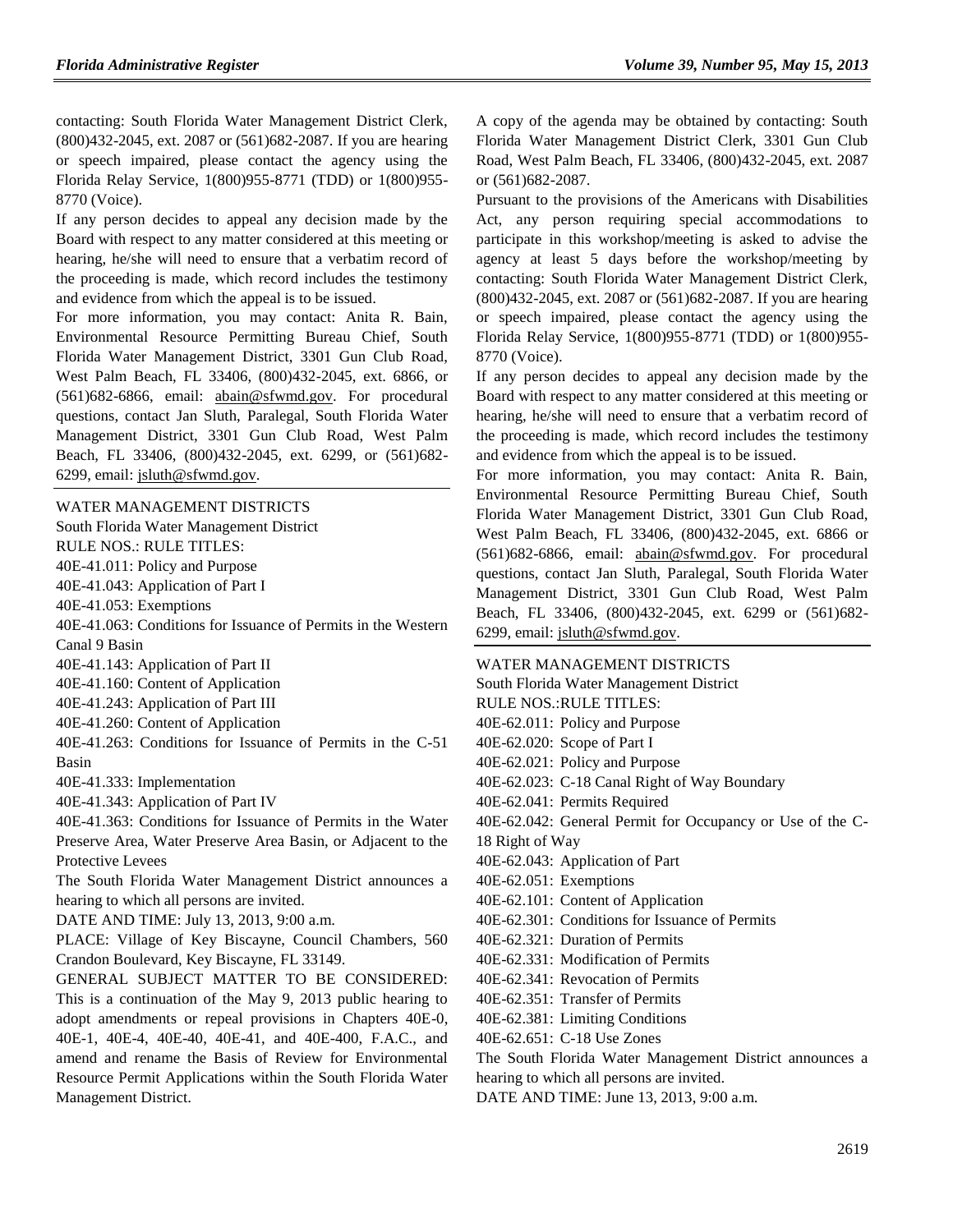PLACE: Key Biscayne, Counsel Chamber, 560 Crandon Blvd., Key Biscayne, FL 33149

GENERAL SUBJECT MATTER TO BE CONSIDERED: This is a continuation of the May 9, 2013 public hearing to amend Rules 40E-6.011, 40E-6.021, 40E-6.031, 40E-6.041, 40E-6.051, 40E-6.091, 40E-6.201, 40E-6.221, 40E-6.321, 40E-6.331, 40E-6.341, 40E-6.351, 40E-6.361, 40E-6.381, 40E-6.451, 40E-6.481, 40E-6.501, 40E-6.521, and 40E-6.601, F.A.C., to repeal Rules 40E-6.101 and 40E-6.121, F.A.C. and to create new Rules. The rule amendments and repeals are being done in order to update right of way permitting rules in need of correction, modification and/or clarification in an effort to streamline and clarify the permitting process and correct inaccuracies. New Rules 40E-6.701, 40E-6.711, 40E-6.721, 40E-6.731, 40E-6.741, and 40E-6.751, F.A.C, will merge relevant portion of Chapter 40E-62, F.A.C. use of the District's C-18 Canal Right of Way into Chapter 40E-6, F.A.C. and repeal the remainder of Chapter 40E-62, F.A.C.

A copy of the agenda may be obtained by contacting: Jacki McGorty, (561)682-2087, jmcgorty@sfwmd.gov.

Pursuant to the provisions of the Americans with Disabilities Act, any person requiring special accommodations to participate in this workshop/meeting is asked to advise the agency at least 5 days before the workshop/meeting by contacting: South Florida Water Management District Clerk at 1(800)432-2945, ext. 2087 or (561)682-2087. If you are hearing or speech impaired, please contact the agency using the Florida Relay Service, 1(800)955-8771 (TDD) or 1(800)955-8770 (Voice).

For more information, you may contact: Jorge Patino, Section Administrator - Right Of Way, South Florida Water Management District, Post Office Box 24680, West Palm Beach, FL 33416-4680, telephone 1(800)432-2045, ext. 6175 or (561)682-6175 or by email to jpatino@sfwmd.gov. For procedural questions, please contact Juli Russell, Paralegal, South Florida Water Management District, Post Office Box 24680, West Palm Beach, FL 33416-4680, telephone 1(800)432-2045, extension 6268 or (561)682-6268 or by email to or jurussel@sfwmd.gov.

[WATER MANAGEMENT DISTRICTS](https://www.flrules.org/gateway/department.asp?id=40)

[South Florida Water Management District](https://www.flrules.org/gateway/organization.asp?id=124)

RULE NOS.: RULE TITLES:

[40E-400.010:](https://www.flrules.org/gateway/ruleNo.asp?id=40E-400.010) Review of No Notice and Noticed General Environmental Resource Permit Applications

[40E-400.021:](https://www.flrules.org/gateway/ruleNo.asp?id=40E-400.021) Definitions

[40E-400.201:](https://www.flrules.org/gateway/ruleNo.asp?id=40E-400.201) Policy and Purpose

[40E-400.211:](https://www.flrules.org/gateway/ruleNo.asp?id=40E-400.211) Processing Procedures for Noticed General **Permits** 

[40E-400.215:](https://www.flrules.org/gateway/ruleNo.asp?id=40E-400.215) General Conditions for All No Notice and Noticed General Permits

[40E-400.315:](https://www.flrules.org/gateway/ruleNo.asp?id=40E-400.315) No Notice General Permit for Activities in Uplands

[40E-400.316:](https://www.flrules.org/gateway/ruleNo.asp?id=40E-400.316) No Notice General Permit for Road Grading and Pavement Resurfacing

[40E-400.417:](https://www.flrules.org/gateway/ruleNo.asp?id=40E-400.417) General Permit for Construction, Alteration or Maintenance of Boat Ramps and Associated Accessory Docks [40E-400.427:](https://www.flrules.org/gateway/ruleNo.asp?id=40E-400.427) General Permit for Certain Piers and Associated **Structures** 

[40E-400.431:](https://www.flrules.org/gateway/ruleNo.asp?id=40E-400.431) General Permit for Installation of Riprap

[40E-400.437:](https://www.flrules.org/gateway/ruleNo.asp?id=40E-400.437) General Permit for the Installation of Fences

[40E-400.439:](https://www.flrules.org/gateway/ruleNo.asp?id=40E-400.439) General Permit for the Construction or Maintenance of Culverted Driveways or Roadway Crossings and Bridges of Artificial Waterways

[40E-400.443:](https://www.flrules.org/gateway/ruleNo.asp?id=40E-400.443) General Permit for Minor Bridge Alteration, Replacement, Maintenance and Operation

[40E-400.447:](https://www.flrules.org/gateway/ruleNo.asp?id=40E-400.447) General Permit for Minor Activities Within Existing FDOT Rights-of-Way or Easements

[40E-400.453:](https://www.flrules.org/gateway/ruleNo.asp?id=40E-400.453) General Permit for the Installation, Maintenance, Repair or Removal of Underground Cables, Conduits, or Pipelines

[40E-400.455:](https://www.flrules.org/gateway/ruleNo.asp?id=40E-400.455) General Permit for the Construction of Aerial Pipeline, Cable, or Conduit Crossings of Certain Waters

[40E-400.457:](https://www.flrules.org/gateway/ruleNo.asp?id=40E-400.457) General Permit for Subaqueous Utility Crossings of Artificial Waterways

[40E-400.463:](https://www.flrules.org/gateway/ruleNo.asp?id=40E-400.463) General Permit for the Construction and Operation of Culverts and Associated Water Control Structures in Mosquito Control Impoundments by Governmental Mosquito Control Agencies

[40E-400.467:](https://www.flrules.org/gateway/ruleNo.asp?id=40E-400.467) General Permit for Breaching Mosquito Control Impoundments by Governmental Mosquito Control Agencies

[40E-400.470:](https://www.flrules.org/gateway/ruleNo.asp?id=40E-400.470) Noticed General Permit for Temporary Agricultural Activities

[40E-400.475:](https://www.flrules.org/gateway/ruleNo.asp?id=40E-400.475) General Permit for Minor Activities

[40E-400.483:](https://www.flrules.org/gateway/ruleNo.asp?id=40E-400.483) General Permit to the Department to Conduct Minor Activities

[40E-400.485:](https://www.flrules.org/gateway/ruleNo.asp?id=40E-400.485) General Permit to the Department for Environmental Restoration or Enhancement Activities

[40E-400.487:](https://www.flrules.org/gateway/ruleNo.asp?id=40E-400.487) General Permit to the Department to Change Operating Schedules for Department or District Water Control **Structures** 

[40E-400.495:](https://www.flrules.org/gateway/ruleNo.asp?id=40E-400.495) General Permit to U.S. Forest Service for Minor Works within National Forests

[40E-400.500:](https://www.flrules.org/gateway/ruleNo.asp?id=40E-400.500) General Permit for Construction, Operation, Maintenance, Alteration, Removal or Abandonment of Minor Silvicultural Surface Water Management Systems

[40E-400.900:](https://www.flrules.org/gateway/ruleNo.asp?id=40E-400.900) Forms and Instructions

The South Florida Water Management District announces a hearing to which all persons are invited.

DATE AND TIME: July 13, 2013, 9:00 a.m.

PLACE: Village of Key Biscayne, Council Chambers, 560 Crandon Boulevard, Key Biscayne, FL 33149.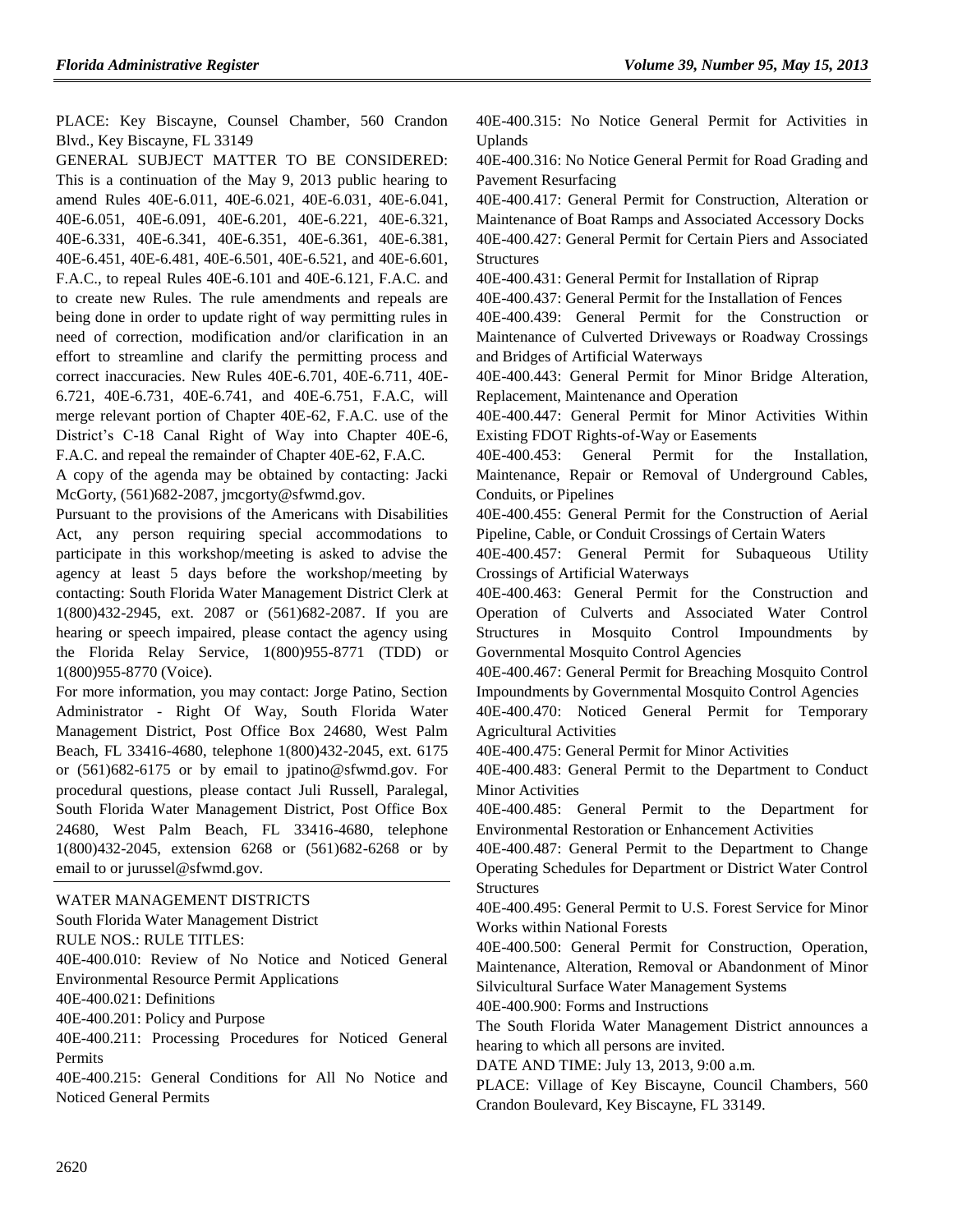GENERAL SUBJECT MATTER TO BE CONSIDERED: This is a continuation of the May 9, 2013 public hearing to adopt amendments or repeal provisions in Chapters 40E-0, 40E-1, 40E-4, 40E-40, 40E-41, and 40E-400, F.A.C., and amend and rename the Basis of Review for Environmental Resource Permit Applications within the South Florida Water Management District.

A copy of the agenda may be obtained by contacting: South Florida Water Management District Clerk, 3301 Gun Club Road, West Palm Beach, FL 33406, (800)432-2045, ext. 2087 or (561)682-2087.

Pursuant to the provisions of the Americans with Disabilities Act, any person requiring special accommodations to participate in this workshop/meeting is asked to advise the agency at least 5 days before the workshop/meeting by contacting: South Florida Water Management District Clerk, (800)432-2045, ext. 2087 or (561)682-2087. If you are hearing or speech impaired, please contact the agency using the Florida Relay Service, 1(800)955-8771 (TDD) or 1(800)955- 8770 (Voice).

If any person decides to appeal any decision made by the Board with respect to any matter considered at this meeting or hearing, he/she will need to ensure that a verbatim record of the proceeding is made, which record includes the testimony and evidence from which the appeal is to be issued.

For more information, you may contact: Anita R. Bain, Environmental Resource Permitting Bureau Chief, South Florida Water Management District, 3301 Gun Club Road, West Palm Beach, FL 33406, (800)432-2045, ext. 6866 or (561)682-6866, email: [abain@sfwmd.gov.](mailto:abain@sfwmd.gov) For procedural questions, contact Jan Sluth, Paralegal, South Florida Water Management District, 3301 Gun Club Road, West Palm Beach, FL 33406, (800)432-2045, ext. 6299 or (561)682- 6299, email: [jsluth@sfwmd.gov.](mailto:jsluth@sfwmd.gov)

### [DEPARTMENT OF BUSINESS AND PROFESSIONAL](https://www.flrules.org/gateway/department.asp?id=61)  [REGULATION](https://www.flrules.org/gateway/department.asp?id=61)

[Regulatory Council of Community Association Managers](https://www.flrules.org/gateway/organization.asp?id=835) The Regulatory Council of Community Association Managers announces a public meeting to which all persons are invited. DATE AND TIME: Friday, May 31, 2013, 10:00 a.m.

PLACE: Conference call (888)670-3525, code: 6493057517# GENERAL SUBJECT MATTER TO BE CONSIDERED: General Business, Rules 61E14-2.001 and 61E14-5.003, F.A.C.

A copy of the agenda may be obtained by contacting: Regulatory Council of Community Association Managers, 1940 North Monroe Street, Tallahassee, Florida 32399-1040, (850)717-1981.

Pursuant to the provisions of the Americans with Disabilities Act, any person requiring special accommodations to participate in this workshop/meeting is asked to advise the agency at least 5 days before the workshop/meeting by contacting: Regulatory Council of Community Association Managers, 1940 North Monroe Street, Tallahassee, Florida 32399-1040, (850)717-1981. If you are hearing or speech impaired, please contact the agency using the Florida Relay Service, (800)955-8771 (TDD) or (800)955-8770 (Voice).

If any person decides to appeal any decision made by the Board with respect to any matter considered at this meeting or hearing, he/she will need to ensure that a verbatim record of the proceeding is made, which record includes the testimony and evidence from which the appeal is to be issued.

For more information, you may contact: Regulatory Council of Community Association Managers, (850)717-1981.

### [DEPARTMENT OF BUSINESS AND PROFESSIONAL](https://www.flrules.org/gateway/department.asp?id=61)  [REGULATION](https://www.flrules.org/gateway/department.asp?id=61)

[Board of Accountancy](https://www.flrules.org/gateway/organization.asp?id=280)

The Board of Accountancy announces a telephone conference call to which all persons are invited.

DATE AND TIME: June 3, 2013, 3:00 p.m. until all business is concluded.

PLACE: Conference call; dial-in number (888)670-3525, pass code number 9801392456#

GENERAL SUBJECT MATTER TO BE CONSIDERED: The Budget Task Force will meet to discuss the board's quarter financials.

A copy of the agenda may be obtained by contacting: June Carroll, Board of Accountancy, 240 NW 76th Drive, Suite A, Gainesville FL 32607.

Pursuant to the provisions of the Americans with Disabilities Act, any person requiring special accommodations to participate in this workshop/meeting is asked to advise the agency at least 2 days before the workshop/meeting by contacting: June Carroll. If you are hearing or speech impaired, please contact the agency using the Florida Relay Service, 1(800)955-8771 (TDD) or 1(800)955-8770 (Voice).

If any person decides to appeal any decision made by the Board with respect to any matter considered at this meeting or hearing, he/she will need to ensure that a verbatim record of the proceeding is made, which record includes the testimony and evidence from which the appeal is to be issued.

For more information, you may contact: June Carroll.

[DEPARTMENT OF BUSINESS AND PROFESSIONAL](https://www.flrules.org/gateway/department.asp?id=61)  [REGULATION](https://www.flrules.org/gateway/department.asp?id=61) [Florida Mobile Home Relocation Corporation](https://www.flrules.org/gateway/organization.asp?id=505)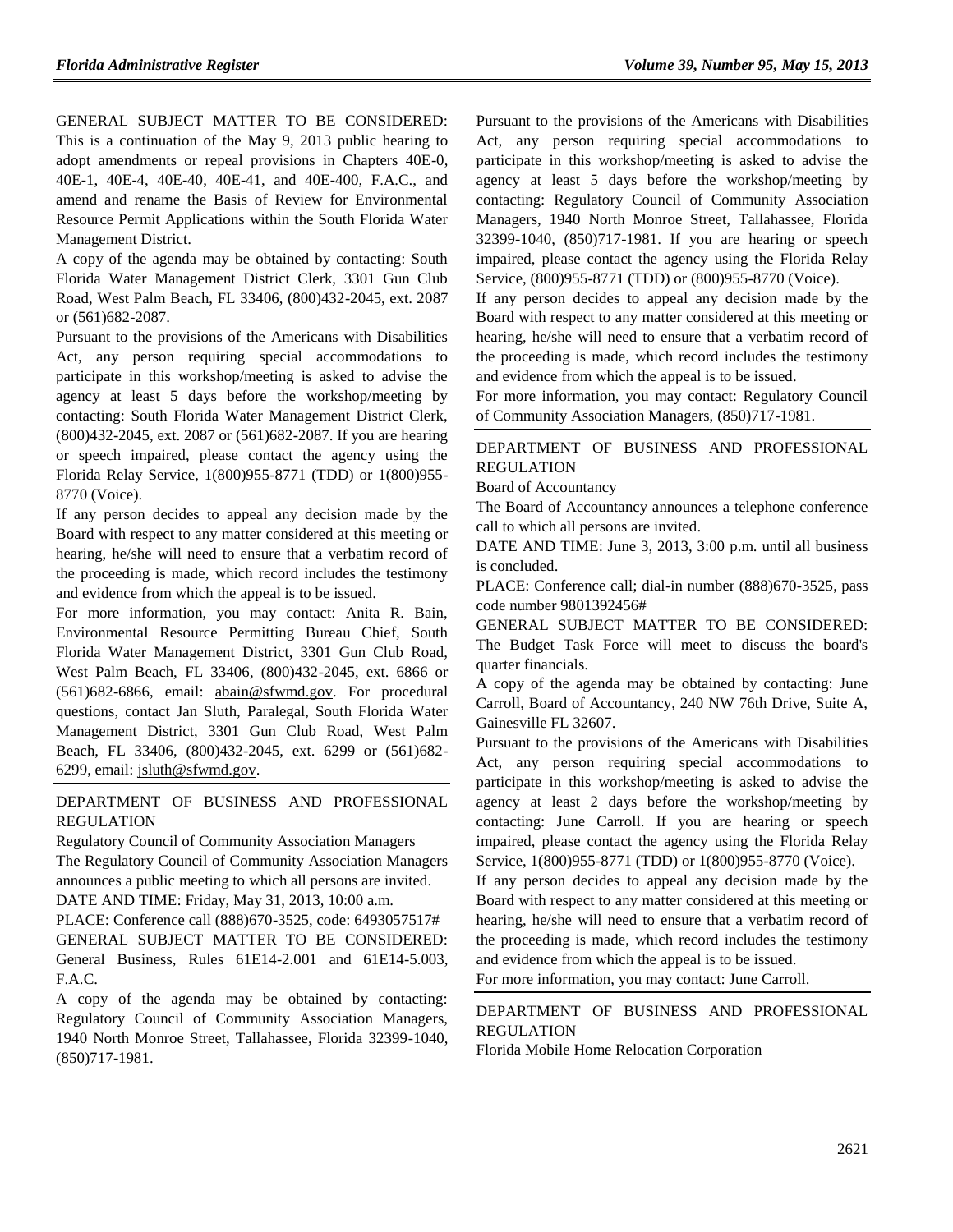The Florida Mobile Home Relocation Corporation announces a public meeting to which all persons are invited.

DATE AND TIME: Tuesday, May 21, 2013, 1:00 p.m.

PLACE: The Clarion Inn & Suites, 20967 US Hwy 19 N, Clearwater, FL 33765

GENERAL SUBJECT MATTER TO BE CONSIDERED: Official business of the Florida Mobile Home Relocation Corporation. Review of mobile home owner applications for compensation for relocation and/or abandonment due to change in land use, and such other business as may come before the board. Telephonic is available at (888)909-7654 and enter pass code 128126.

A copy of the agenda may be obtained by contacting: Vicky Krentz at (888)862-7010.

Pursuant to the provisions of the Americans with Disabilities Act, any person requiring special accommodations to participate in this workshop/meeting is asked to advise the agency at least 48 days before the workshop/meeting by contacting: Vicky Krentz at (888)862-7010. If you are hearing or speech impaired, please contact the agency using the Florida Relay Service, (800)955-8771 (TDD) or (800)955- 8770 (Voice).

For more information, you may contact: Vicky Krentz, Executive Director, FMHRC, P. O. Box 7848, Clearwater, FL 33758, (888)862-7010, [Vicky@fmhrc.org.](mailto:Vicky@fmhrc.org)

### [DEPARTMENT OF HEALTH](https://www.flrules.org/gateway/department.asp?id=64)

The Florida PDMP Foundation, Inc. announces public meetings to which all persons are invited.

DATES AND TIMES: May 31, 2013; June 14, 2013; June 28, 2013; July 12, 2013; July 26, 2013; August 9, 2013; August 23, 2013; September 6, 2013; and September 20, 2013; 9:00 − 10:00 a.m. ET.

PLACE: Via conference call, (888), 670-3525, conference code: 1648696226

GENERAL SUBJECT MATTER TO BE CONSIDERED: The general business of The Florida PDMP Foundation, Inc.

A copy of the agenda may be obtained by contacting: The Florida PDMP Foundation, Inc., [http://www.flpdmpfoundation.com/information/agendas/.](http://www.flpdmpfoundation.com/information/agendas/) The public agenda will be available two days prior to the meeting date on this website.

Pursuant to the provisions of the Americans with Disabilities Act, any person requiring special accommodations to participate in this workshop/meeting is asked to advise the agency at least 10 days before the workshop/meeting by contacting: The Florida PDMP Foundation, Inc., C/O Florida Prescription Drug Monitoring Program, 4052 Bald Cypress Way, C-16, Tallahassee, FL 32399, or (850)245-4797. If you are hearing or speech impaired, please contact the agency using the Florida Relay Service, 1(800)955-8771 (TDD) or 1(800)955-8770 (Voice).

For more information, you may contact: The Florida PDMP Foundation, Inc., C/O Florida Prescription Drug Monitoring Program, 4052 Bald Cypress Way, C-16, Tallahassee, FL 32399, or (850)245-4797.

[DEPARTMENT OF CHILDREN AND FAMILY SERVICES](https://www.flrules.org/gateway/department.asp?id=65) [Substance Abuse Program](https://www.flrules.org/gateway/organization.asp?id=343)

The Department of Children and Families announces a public meeting to which all persons are invited.

DATE AND TIME: Monday, May 22, 2013, 10:00 a.m.

PLACE: Dept. of Children & Families, 1317 Winewood Blvd, Bldg. 6, Conference Room 335, Tallahassee, FL 32399-0700; (888)670-3525, participant code 2868250655.

GENERAL SUBJECT MATTER TO BE CONSIDERED: ITN #04D13GC1 – Partnerships for Success (PFS) Grant: Debriefing Meeting of the Evaluators. The purpose of this meeting is to retrieve copies of all responses from the Department's evaluators and to obtain and record their scores, which will be used to determine the short list for negotiations.

A copy of the agenda may be obtained by contacting: Adrian Williams, Procurement Manager, email: [Adrian\\_Williams@dcf.state.fl.us.](mailto:Adrian_Williams@dcf.state.fl.us)

## [DEPARTMENT OF CHILDREN AND FAMILY SERVICES](https://www.flrules.org/gateway/department.asp?id=65)

[Substance Abuse Program](https://www.flrules.org/gateway/organization.asp?id=343)

The Department of Children and Families announces a public meeting to which all persons are invited.

DATE AND TIME: June 4, 2013, 8:30 a.m.

PLACE: Dept. of Children & Families, 1317 Winewood Blvd, Bldg. 6, Conference Room 335, Tallahassee, FL 32399-0700; (888)670-3525, participant code 2868250655

GENERAL SUBJECT MATTER TO BE CONSIDERED: ITN #04D13GC1 - Partnerships for Success (PFS) Grant: Organizational Meeting of Negotiators. The purpose of this meeting is for the Department's negotiators to discuss the upcoming negotiations with the shortlisted Respondents.

A copy of the agenda may be obtained by contacting: Adrian Williams, Procurement Manager, email: [Adrian\\_Williams@dcf.state.fl.us.](mailto:Adrian_Williams@dcf.state.fl.us)

## [DEPARTMENT OF CHILDREN AND FAMILY SERVICES](https://www.flrules.org/gateway/department.asp?id=65) [Substance Abuse Program](https://www.flrules.org/gateway/organization.asp?id=343)

The Department of Children and Families announces a public meeting to which all persons are invited.

DATES AND TIME: June 4-10, 2013, 9:00 a.m. − 5:00 p.m. excluding weekends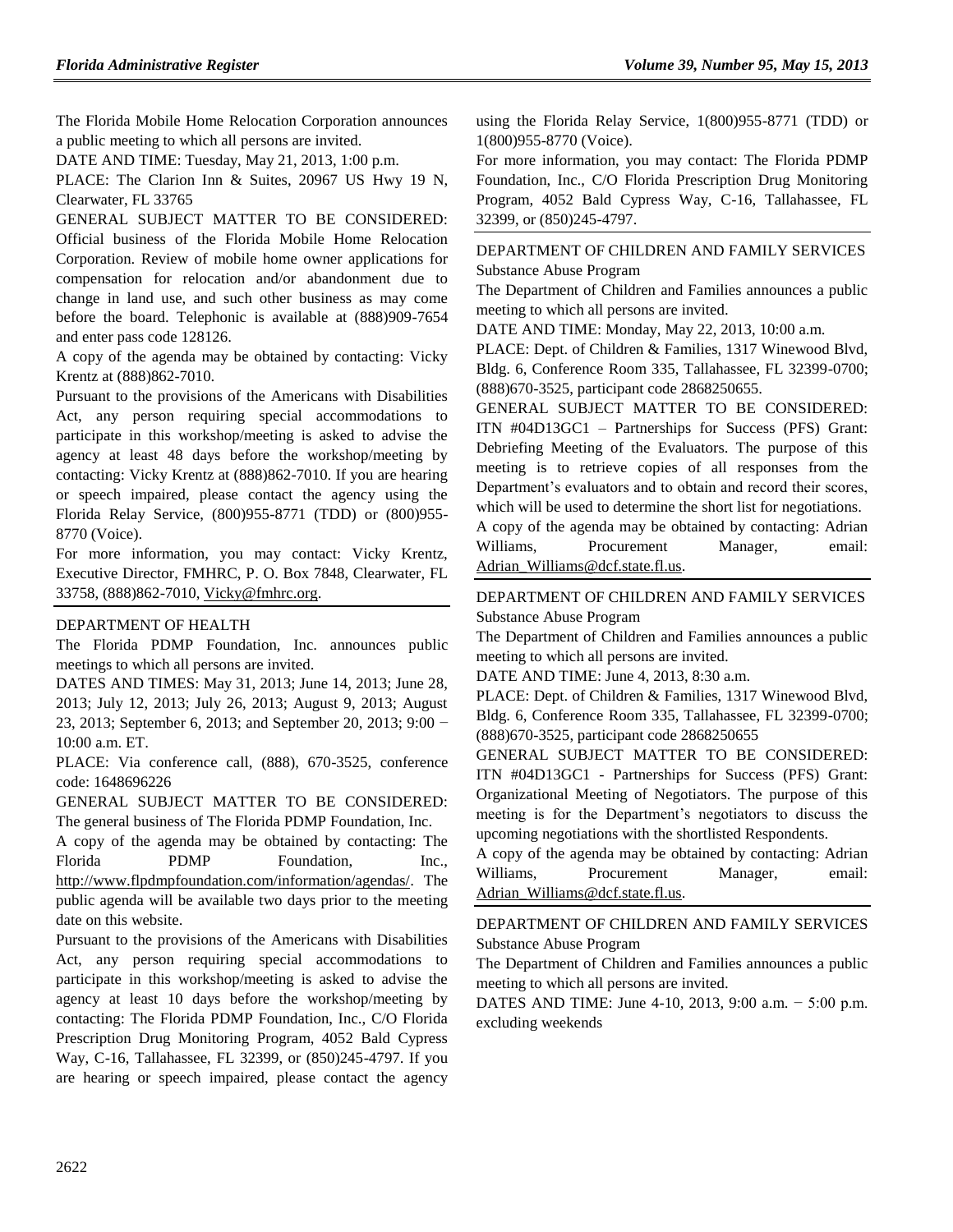PLACE: Dept. of Children & Families, 1317 Winewood Blvd, Bldg. 6, Conference Room 335, Tallahassee, FL 32399-0700, (888)670-3525, participant code 2868250655

GENERAL SUBJECT MATTER TO BE CONSIDERED: ITN #04D13GC1 – Partnerships for Success (PFS) Grant: Individual Negotiation Meetings. The purpose of these meetings will be to negotiate with the shortlisted Respondents for the delivery of services outlined in the solicitation document.

A copy of the agenda may be obtained by contacting: Adrian Williams, Procurement Manager, email: [Adrian\\_Williams@dcf.state.fl.us.](mailto:Adrian_Williams@dcf.state.fl.us)

#### [FLORIDA HOUSING FINANCE CORPORATION](https://www.flrules.org/gateway/department.asp?id=67)

The Florida Housing Finance Corporation announces a public meeting to which all persons are invited.

DATE AND TIME: June 4, 2013, 10:00 a.m. (Eastern).

PLACE: Rick Seltzer Conference Room, Suite 6000, Florida Housing Finance Corporation, 227 North Bronough Street, Tallahassee, Florida.

GENERAL SUBJECT MATTER TO BE CONSIDERED: Notice of Cancellation – The Review Committee Meeting to give the scores and to submit a recommendation to Florida Housing's Board of Directors regarding the responses submitted for Request for Proposals No. 2013-07 for Public Housing Authority Revitalization High Priority Affordable Housing Developments, which was previously noticed for this date and time, is hereby canceled.

A copy of the agenda may be obtained by contacting: Kevin Tatreau, Director of Multifamily Programs at [Kevin.Tatreau@floridahousing.org](mailto:Kevin.Tatreau@floridahousing.org) or (850)488-4197.

For more information, you may contact: Kevin Tatreau, Director of Multifamily Programs at [Kevin.Tatreau@floridahousing.org](mailto:Kevin.Tatreau@floridahousing.org) or (850)488-4197.

#### [FLORIDA HOUSING FINANCE CORPORATION](https://www.flrules.org/gateway/department.asp?id=67)

The Florida Housing Finance Corporation announces a public meeting to which all persons are invited.

DATE AND TIME: June 14, 2013, 9:30 a.m. (Eastern).

PLACE: Rick Seltzer Conference Room, Suite 6000, Florida Housing Finance Corporation, 227 North Bronough Street, Tallahassee, Florida.

GENERAL SUBJECT MATTER TO BE CONSIDERED: Notice of Cancellation – The Review Committee Meeting to give the scores and to submit a recommendation to Florida Housing's Board of Directors regarding the responses submitted for Request for Proposals No. 2013-08 for Special Needs High Priority Affordable Housing Developments, which was previously noticed for this date and time, is hereby canceled.

A copy of the agenda may be obtained by contacting: Kevin Tatreau, Director of Multifamily Programs at [Kevin.Tatreau@floridahousing.org](mailto:Kevin.Tatreau@floridahousing.org) or (850)488-4197.

For more information, you may contact: Kevin Tatreau, Director of Multifamily Programs at [Kevin.Tatreau@floridahousing.org](mailto:Kevin.Tatreau@floridahousing.org) or (850)488-4197.

#### [FLORIDA HOUSING FINANCE CORPORATION](https://www.flrules.org/gateway/department.asp?id=67)

The Florida Housing Finance Corporation announces public meetings to which all persons are invited.

DATES AND TIMES: June 4, 2013, 10:00 a.m. (Eastern); June 11, 2013, 10:00 a.m. (Eastern).

PLACE: Rick Seltzer Conference Room, Suite 6000, Florida Housing Finance Corporation, 227 North Bronough Street, Tallahassee, Florida.

GENERAL SUBJECT MATTER TO BE CONSIDERED: The first Review Committee Meeting will be to discuss the proposals and answer any questions the Review Committee may have regarding the proposals submitted in response to Florida Housing Finance Corporation's Request for Proposals No. 2013-07 for Public Housing Authority Revitalization High Priority Affordable Housing Developments. The second Review Committee Meeting will be to give the scores and to submit a recommendation to Florida Housing's Board of Directors.

A copy of the agenda may be obtained by contacting Kevin Tatreau, Director of Multifamily Programs at [Kevin.Tatreau@floridahousing.org](mailto:Kevin.Tatreau@floridahousing.org) or (850)488-4197.

Pursuant to the provisions of the Americans with Disabilities Act, any person requiring special accommodations to participate in this workshop/meeting is asked to advise the agency at least 5 days before the workshop/meeting by contacting: Jean Salmonsen, (850)488-4197, or [Jean.Salmonsen@floridahousing.org.](mailto:Jean.Salmonsen@floridahousing.org) If you are hearing or speech impaired, please contact the agency using the Florida Relay Service, (800)955-8771 (TDD) or (800)955-8770 (Voice).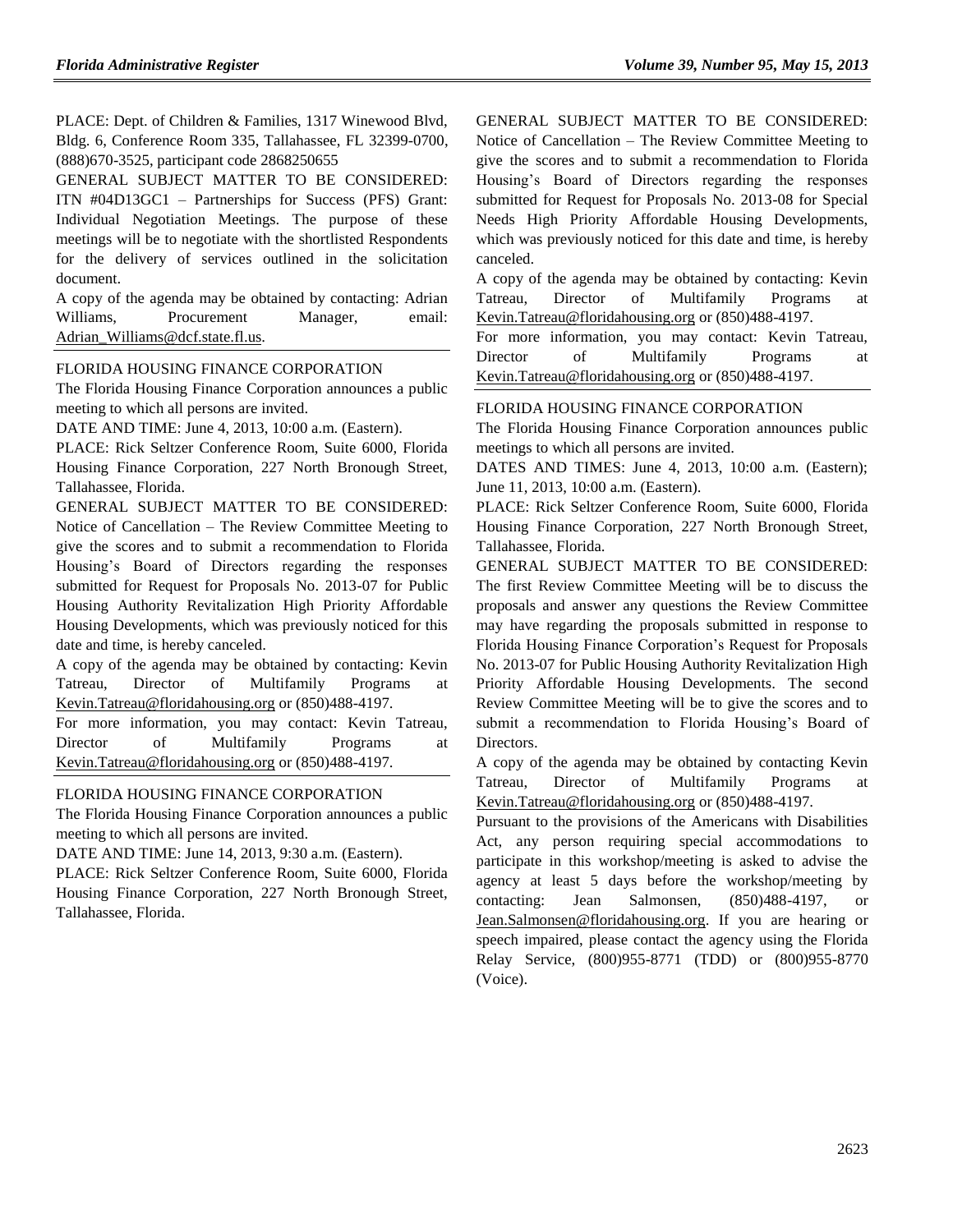If any person decides to appeal any decision made by the Board with respect to any matter considered at this meeting or hearing, he/she will need to ensure that a verbatim record of the proceeding is made, which record includes the testimony and evidence from which the appeal is to be issued.

## [FLORIDA HOUSING FINANCE CORPORATION](https://www.flrules.org/gateway/department.asp?id=67)

The Florida Housing Finance Corporation announces public meetings to which all persons are invited.

DATES AND TIMES: June 10, 2013, 1:00 p.m. (Eastern); June 19, 2013, 1:00 p.m. (Eastern)

PLACE: Rick Seltzer Conference Room, Suite 6000, Florida Housing Finance Corporation, 227 North Bronough Street, Tallahassee, Florida.

GENERAL SUBJECT MATTER TO BE CONSIDERED: The first Review Committee Meeting will be to discuss the proposals and answer any questions the Review Committee may have regarding the proposals submitted in response to Florida Housing Finance Corporation's Request for Proposals No. 2013-08 for Special Needs High Priority Affordable Housing Developments. The second Review Committee Meeting will be to give the scores and to submit a recommendation to Florida Housing's Board of Directors.

A copy of the agenda may be obtained by contacting: Kevin Tatreau, Director of Multifamily Programs at [Kevin.Tatreau@floridahousing.org](mailto:Kevin.Tatreau@floridahousing.org) or (850)488-4197.

Pursuant to the provisions of the Americans with Disabilities Act, any person requiring special accommodations to participate in this workshop/meeting is asked to advise the agency at least 5 days before the workshop/meeting by contacting: Jean Salmonsen, (850)488-4197 or [Jean.Salmonsen@floridahousing.org.](mailto:Jean.Salmonsen@floridahousing.org) If you are hearing or speech impaired, please contact the agency using the Florida Relay Service, 1(800)955-8771 (TDD) or 1(800)955-8770 (Voice).

If any person decides to appeal any decision made by the Board with respect to any matter considered at this meeting or hearing, he/she will need to ensure that a verbatim record of the proceeding is made, which record includes the testimony and evidence from which the appeal is to be issued.

## [DEPARTMENT OF FINANCIAL SERVICES](https://www.flrules.org/gateway/department.asp?id=69)

The Medicaid & Public Assistance Fraud Strike Force announces a public meeting to which all persons are invited.

DATE AND TIME: Tuesday May 21, 2013, 2:00 p.m. − 4:00 p.m.

PLACE: Senate Office Building, Room 401, Tallahassee, FL GENERAL SUBJECT MATTER TO BE CONSIDERED: Medicaid & Public Assistance Fraud.

A copy of the agenda may be obtained by contacting: <http://www.flstrikeforce.com/> 1 day prior to the meeting.

Pursuant to the provisions of the Americans with Disabilities Act, any person requiring special accommodations to participate in this workshop/meeting is asked to advise the agency at least 3 days before the workshop/meeting by contacting: [jade.stern@myfloridacfo.com,](mailto:jade.stern@myfloridacfo.com) (850)413-1770. If you are hearing or speech impaired, please contact the agency using the Florida Relay Service, 1(800)955-8771 (TDD) or 1(800)955-8770 (Voice).

For more information, you may contact: [jade.stern@myfloridaCFO.com.](mailto:jade.stern@myfloridaCFO.com)

## [FLORIDA COLLEGE SYSTEM RISK MANAGEMENT](https://www.flrules.org/gateway/organization.asp?id=637)  [CONSORTIUM](https://www.flrules.org/gateway/organization.asp?id=637)

The Florida College System Risk Management Consortium announces a public meeting to which all persons are invited. DATE AND TIME: Thursday, May 23, 2013, 9:30 a.m.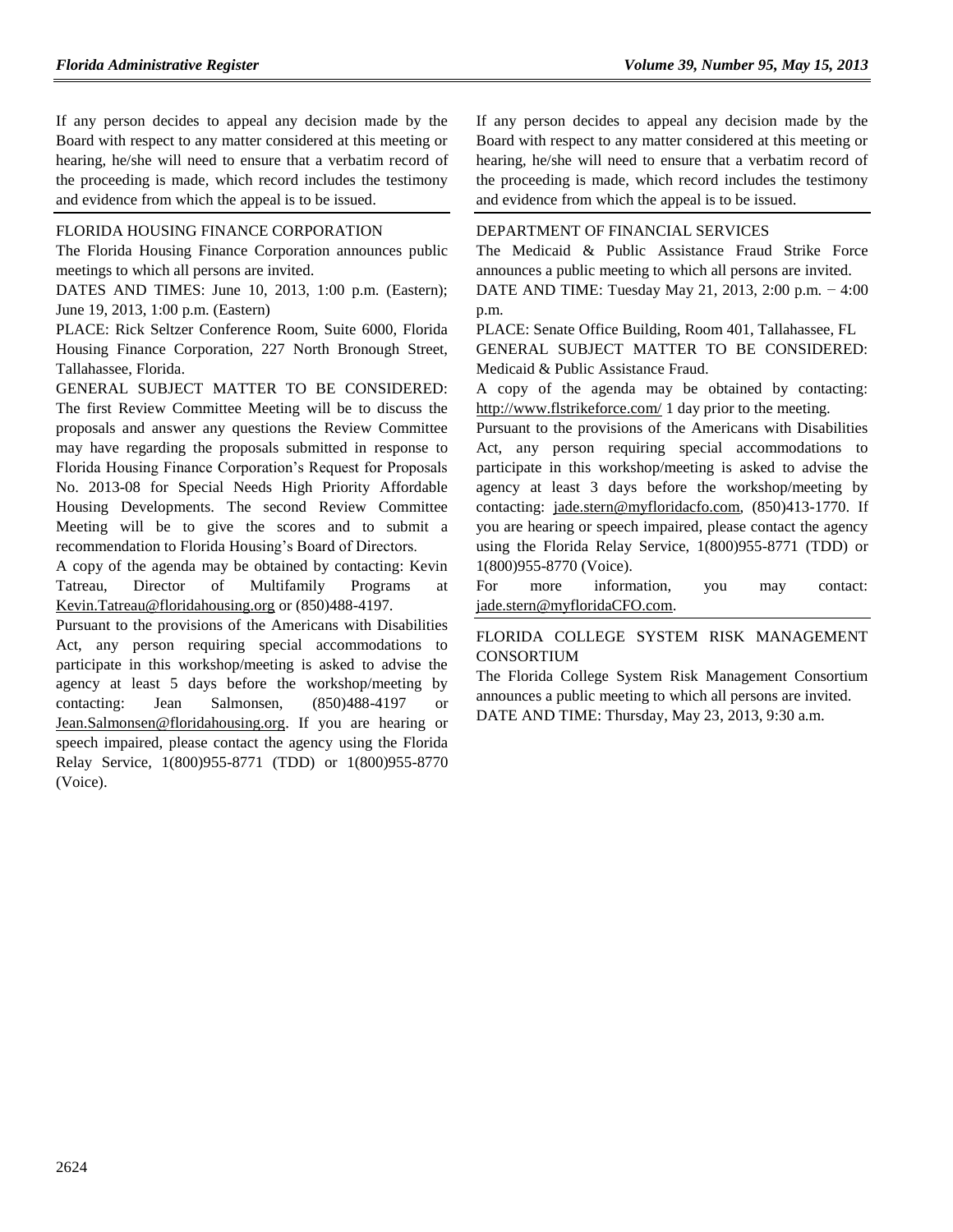PLACE: Renaissance Hotel Orlando Airport, 5445 Forbes Places, Orlando, FL 32812 GENERAL SUBJECT MATTER TO BE CONSIDERED: General Business Meeting. A copy of the agenda may be obtained by contacting: 4500 NW 27th Avenue, Bldg D2, Gainesville, FL 32606. For more information, you may contact: FCSRMC, 4500 NW 27th Avenue, Bldg D2, Gainesville, FL 32606.

Section VI Notice of Petitions and Dispositions Regarding Declaratory Statements **NONE** 

Section VIII Notice of Petitions and Dispositions Regarding the Validity of Rules

Notice of Petition for Administrative Determination has been filled with the Division of Administrative Hearings on the following rules:

## NONE

Notice of Disposition of Petition for Administrative Determination has been filled with the Division of Administrative Hearings on the following rules:

## NONE

# Section IX Notice of Petitions and Dispositions Regarding Non-rule Policy Challenges NONE

Section X Annoucements and Objection Reports of the Joint Adminstrative Procedures Committee

## **NONE**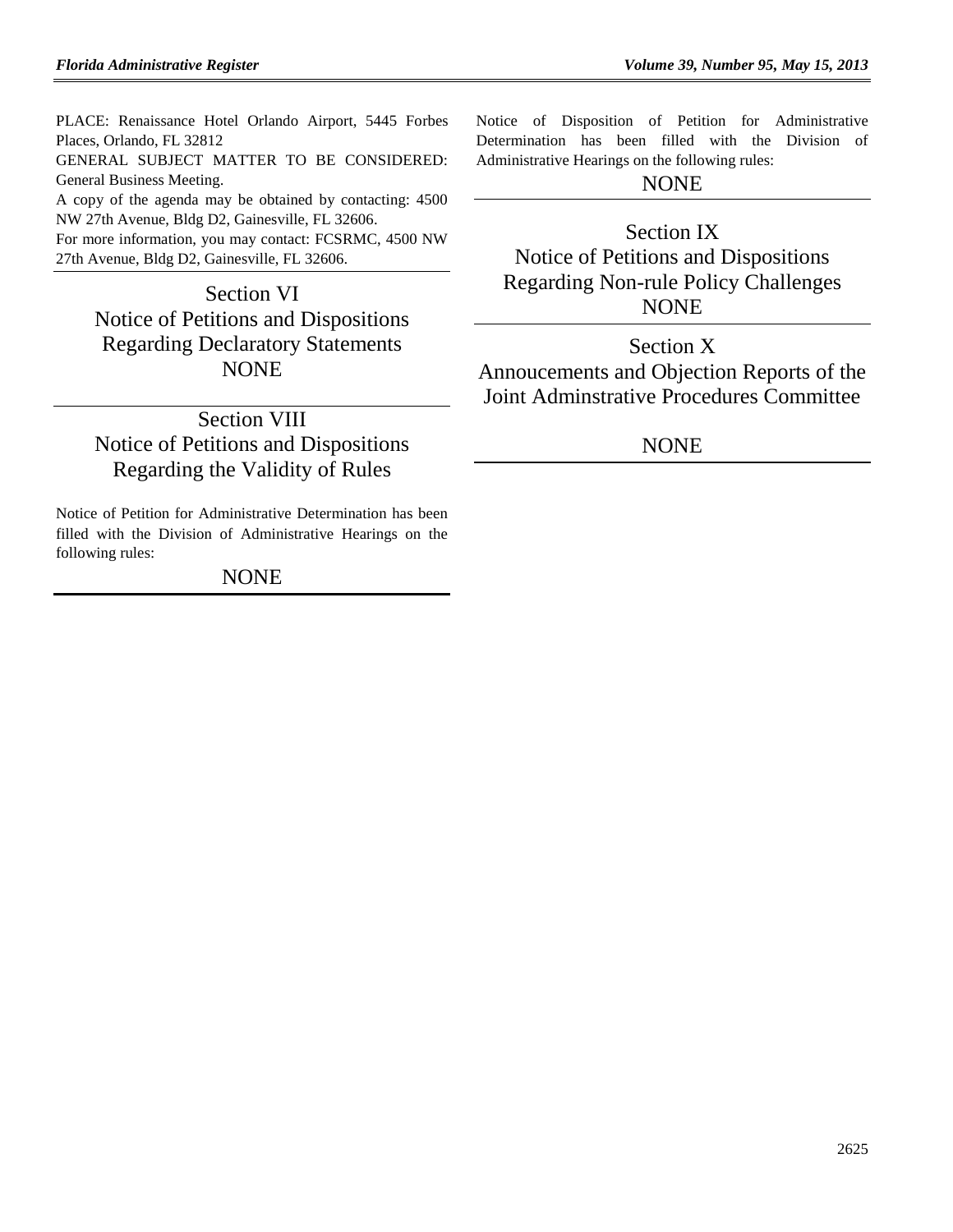# Section XI Notices Regarding Bids, Proposals and Purchasing

#### [DEPARTMENT OF EDUCATION](https://www.flrules.org/gateway/department.asp?id=6) [School Districts](https://www.flrules.org/gateway/organization.asp?id=211)

Fresh Produce − B137134BC PUBLIC NOTICE ITB #B137134BC FRESH PRODUCE

Friday, May 24, 2013, 2:00 p.m. local time.

Sealed bids for Fresh Produce will be received from eligible bidders at the School District of Lee County, Department of Procurement Services, 2855 Colonial Blvd, Fort Myers, FL 33966, until Friday, May 24, 2013 at 2:00 p.m. local time. The purpose and intent of the invitation to bid is to secure fixed fee and current market prices for Fresh Produce for all District schools on an as-needed basis. The District estimates the annual expenditure for these items will be approximately \$1,750,000. There is no guarantee of dollar value and this statement should not be construed as such.

Interested parties must register with the Department of Procurement Services by contacting Procurement Agent Brandi Camelio at BrandiLC@leeschools.net and provide the responding bidder's name, primary point of contact for this Bid, phone number, and email address.

## Section XII Miscellaneous

## [DEPARTMENT OF ENVIRONMENTAL PROTECTION](https://www.flrules.org/gateway/department.asp?id=62) [Office of the Secretary](https://www.flrules.org/gateway/organization.asp?id=294)

### Florida State Clearinghouse

The state is coordinating reviews of federal activities and federally funded projects as required by Section 403.061(40), F.S. This includes Outer Continental Shelf activities and other actions subject to federal consistency review under the Florida Coastal Management Program. A list of projects, comments deadlines and the address for providing comments are available at: [http://appprod.dep.state.fl.us/clearinghouse/.](http://appprod.dep.state.fl.us/clearinghouse/)For information, call (850)245-2161. This public notice fulfills the requirements of 15 CFR 930.